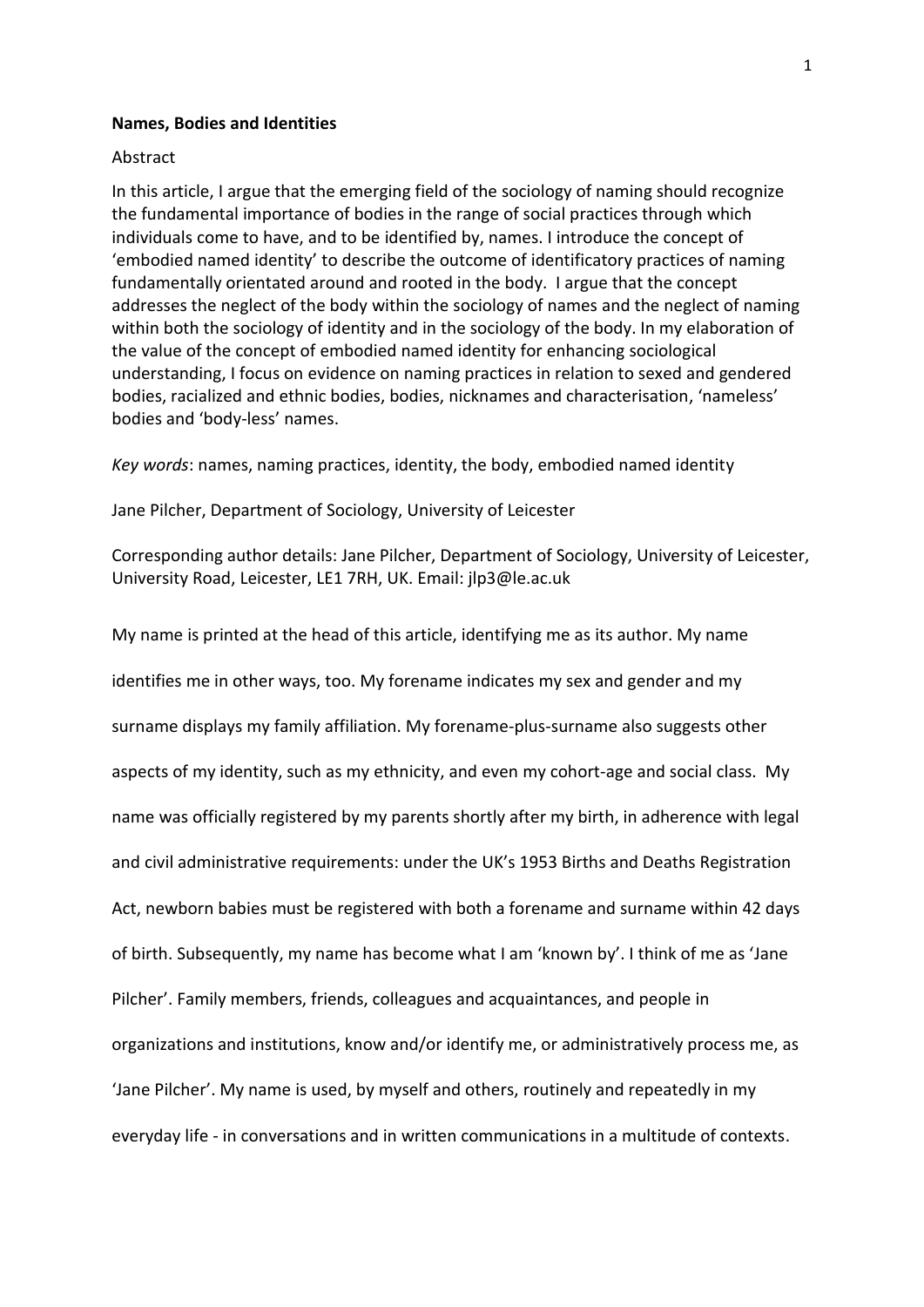My name appears on numerous cultural artefacts that record and authenticate identity in the UK, including my birth certificate, my workplace ID card, my passport and my utility bills.

As my own case suggests, the names we have are at the nucleus of our individual identity and of our family affiliation, as well as our social and civil-legal identities (Finch 2008). Yet, despite the fundamental, ubiquitous and ongoing importance of names in everyday life, the sociology of names remains in its infancy. The most significant body of existing sociological work is comprised of studies of names in terms of displaying or constituting family affiliation or identification (for example, in the UK, Almack, 2005; Davies, 2011; Edwards and Caballero, 2008; Finch, 2008; Thwaites, 2013; Wilson, 2009). As Finch (2008: 710) points out, a more fully developed sociology of naming is potentially wide in scope: it is not my intention to detail it here. Rather, my aim in this article is to contribute to the emerging field of the sociology of naming by focusing on a hitherto neglected aspect: the relationship between names, identity and the body.

## **Names, identity and the body: a neglected relationship**

The relationship between names, identities and the body has largely been taken-for-granted by sociologists. For example, early discussions of naming by Althusser (1971) and by Elias (1991) recognised the relationship between naming and identity, but overlooked the body. Althusser briefly discussed surnames in the context of the 'familial ideological configuration' (1971: 176); he also noted how names are one of the 'practical rituals' of everyday life which routinely allow us to recognise ourselves and others as unique individual subjects (1971: 173). In turn, Elias briefly mentioned names in his essay on 'I-We' identities first published in 1987 (Elias 1991). For Elias, forenames help denote individuality (or 'I'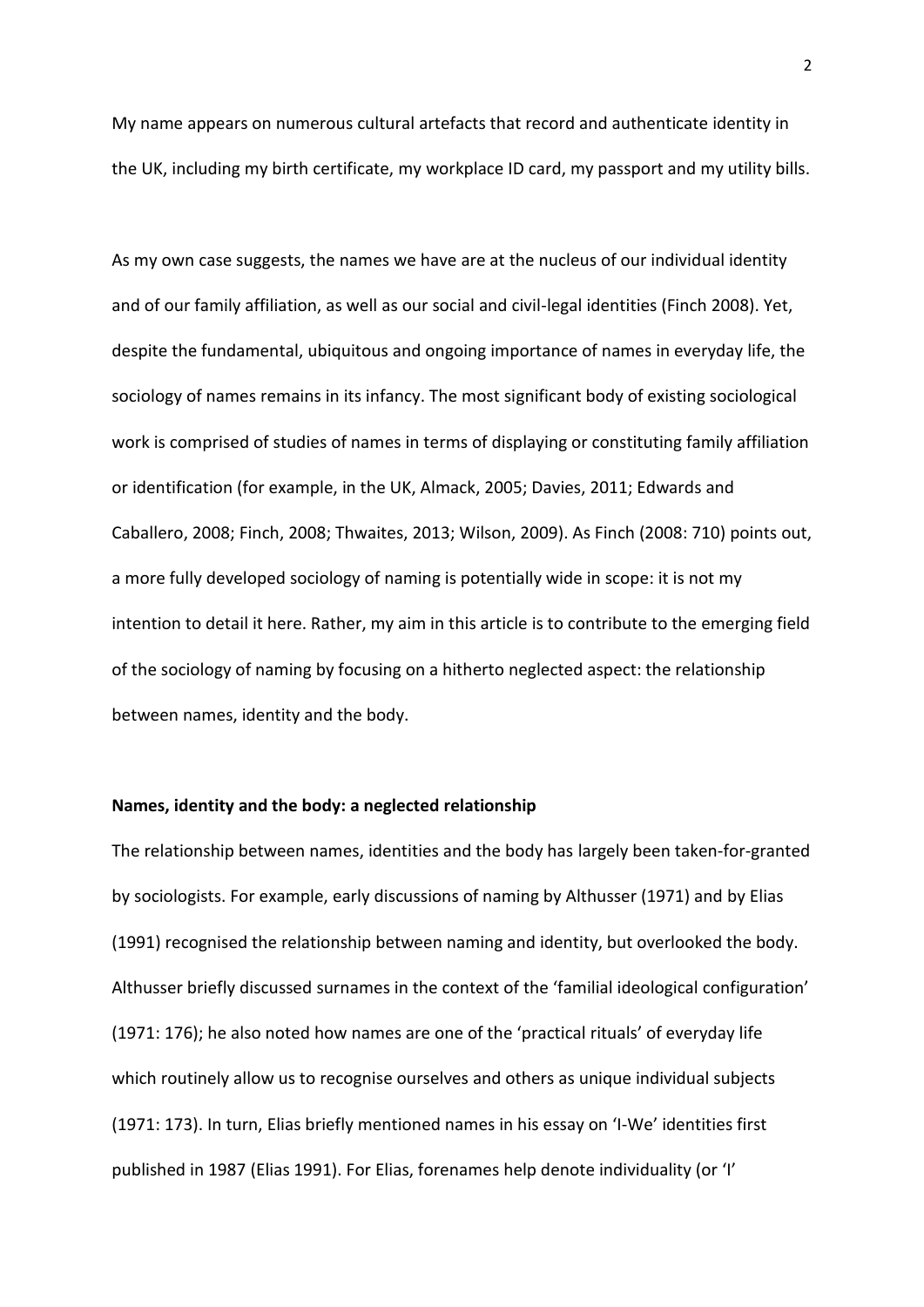identities), whilst surnames are clearly important in signalling 'We' identities ('we are family'). For both Elias (1991) and Althusser (1971), then, as for Finch (2008), forenamesplus-surnames serve to mark out (unique) individuality as well as (family) connectedness – but the relationship between names, identities *and bodies* is left unexamined in these accounts. In analyses of identity (for example, Jenkins, 2008; Lawler, 2008), and of the body (for example, Howson, 2004; Shilling 2008, 2012), the inextricable relationship between the body and identity is emphasised. As Jenkins (2008: 41) writes 'identification in isolation from embodiment is unimaginable'. Likewise, Shilling (2008: 169) argues that 'whilst the properties of the body may not determine individual identity, they are irreducibly important to the ongoing construction of it'. However, in these discussions of embodiment and identity, the relationship between the body, identity *and naming* is overlooked: names are discussed as asides, or not at all. Likewise, ethnomethodological perspectives may argue for people's sense-making through the use of interpretive and categorising tools, but the key part played by personal names in attributing individual and social identity has been largely overlooked. For example, in classic analyses by Garfinkel (1967), Kessler and McKenna (1978) and West and Zimmerman (1987), the role of names in displaying, determining and attributing gender identity is glossed over. Similarly, whilst the interpretivist approach of labelling theory (for example, Becker 1973) can be taken to *suggest* that names (as a type of label) can motivate individuals to behave in ways appropriate to that label, its focus on labels in relation to societal reactions to deviancy has meant that the specific role played by personal names in identification practices has been neglected.

In contrast, Erving Goffman did directly (if not expansively) address the relationship between identity, bodies and names as part of his exploration of how identity is established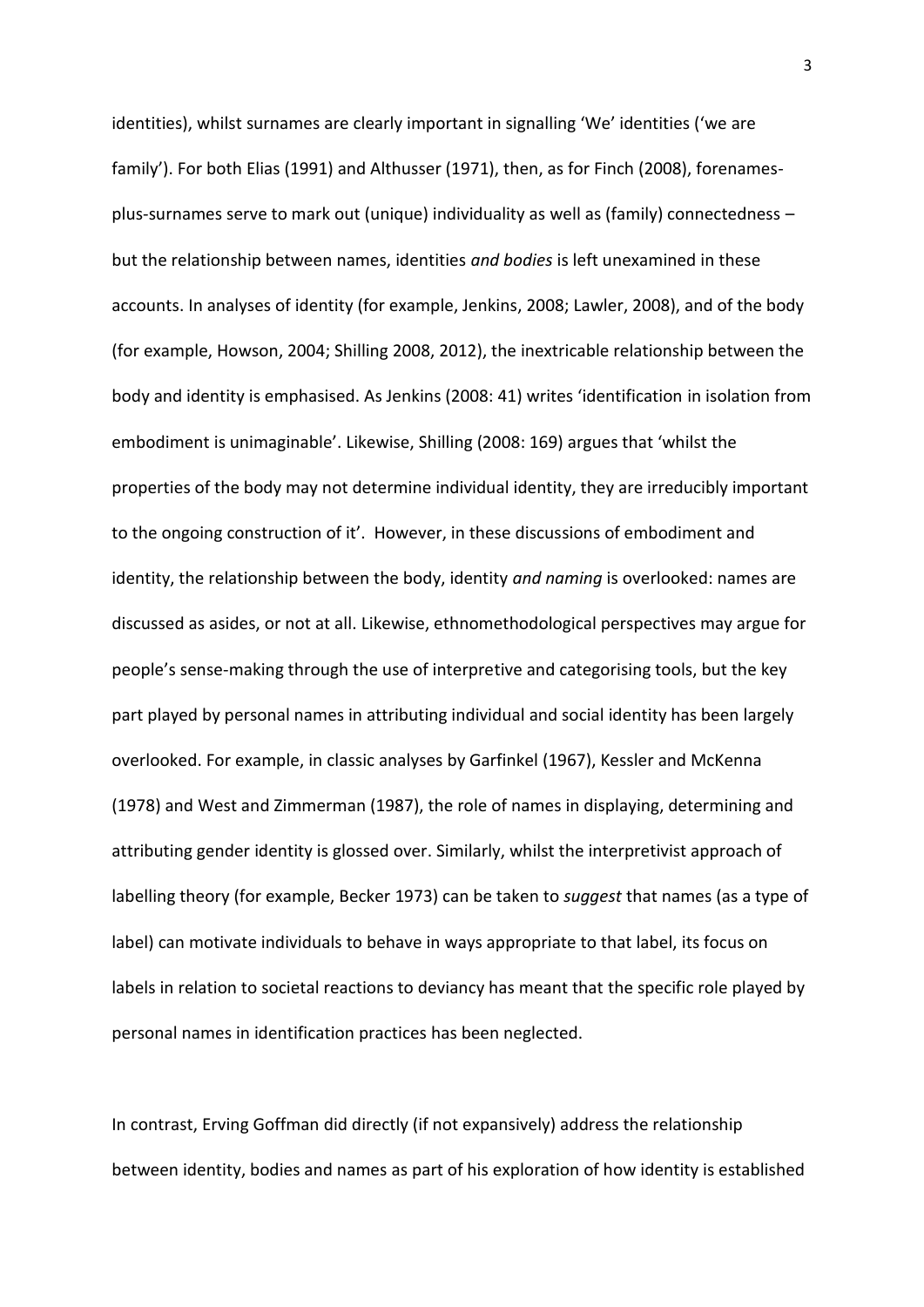through interaction in particular locales. For Goffman, names are an example of an 'identity peg' (1968: 76), and as such contribute to the interactive (and embodied) performance and display of individual and social identity (including gender and ethnicity) in social settings (1976: 76; 1968: 76, 79). For Goffman, the 'complexes of information' about an individual that makes them identifiable as such are, more often than not, 'bound both to name and body' (1968: 74). As Howson (2004: 12) states in relation to identity, 'we *are* bodies' in that we experience, understand and interact with the world from our bodies, and others 'see', interpret and interact with us via our bodies. However, drawing on Goffman's (1968, 1976) insights, it is my argument in this article that embodiment and identity are *also* inextricably intertwined with naming: above all else, forenames and surnames effectively 'label' or identify an individual's *body*. Contrary to Althusser (1971), Elias (1991) and Finch (2008), on their own forenames-plus-surnames (let alone *just* forenames or *just* surnames) do not, in fact, mark individuals out as unique. My forename-plus-surname 'Jane Pilcher' is *not* an effective identifier of me as a unique individual. My forename is common, my surname less so. Yet, there are numerous other girls/women with the name 'Jane Pilcher', both historically and contemporarily. The uniqueness of my identity, my individuality, arises instead from the coincidence of my forename-plus-surname as a label applied to *my face and body* as the visible, tangible and distinctive surfaces of *myself*. Hence the importance given to passports and other 'identity documents' (Goffman 1968: 78) where authenticity of identity is arrived at through the verified matching of names with bodily appearance. Our individual, social, civil and legal identities are, then, produced by the intertwining of our forenames and surnames with our bodies. Identities arise out of the complex meshing of the connections between names, bodies and identity that I subsequently refer to as the 'namesbodies-identity nexus'. My aim in this article is to direct sociological attention to the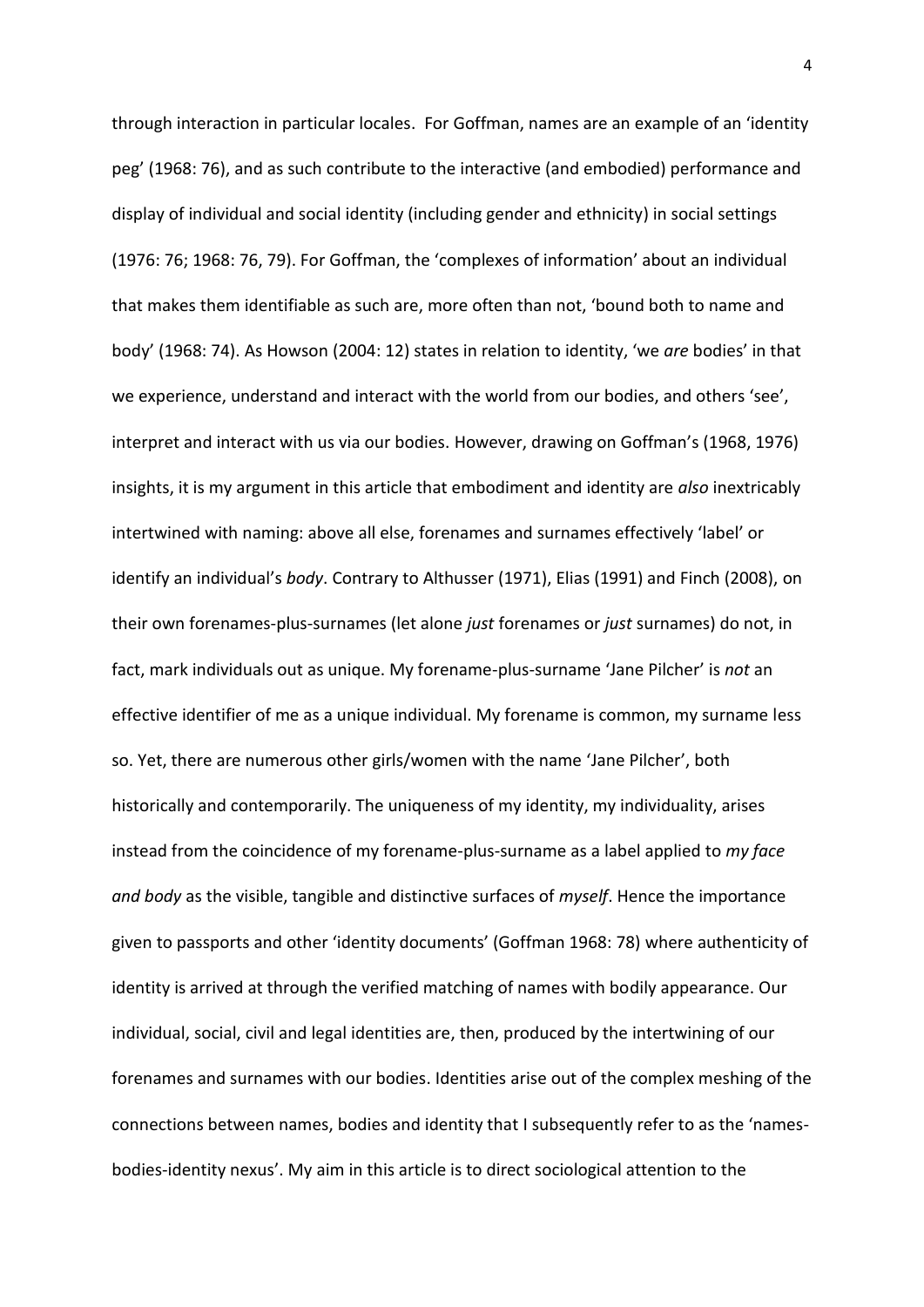indispensable importance of naming as an identificatory practice, and to the various ways the body is fundamentally important in naming as an identificatory practice. To do this, I draw from the small pool of sociological empirical studies on naming, along with examples from literature, popular culture and current affairs to fill in gaps in sociological coverage. I argue that sociologists need to recognise and deploy the concept of 'embodied named identity' as a tool useful in exploring and explaining the relationship between names, bodies and identities. The concept portrays the individual and social identity of a person as resulting from the enactment, both within and beyond family settings, of a cluster of identificatory social practices of naming that are fundamentally orientated around and rooted in the body. In developing the case for the concept of embodied named identity as a useful addition to the sociological toolkit, I begin by describing the legal and cultural context framing naming practices in the UK, which points to the centrality of forenames and surnames to experiences of contemporary personhood, identity and citizenship. The main part of my article illustrates the various ways in which bodies are irreducibly important in naming as an identificatory practice. I focus on evidence on naming practices in relation to sexed and gendered bodies, racialized and ethnic bodies, bodies, nicknames and characterisation, 'nameless' bodies and 'body-less' names. This (deliberately wide) range of examples together detail the practices and processes that result in embodied named identities: what these practices are and how they are done, and by whom, and what their spatial and temporal contexts are. The final section of the article focuses on embodied named identity as a concept, elaborating on its features and reflecting upon its usefulness in illuminating the relationship between names, identities and the body.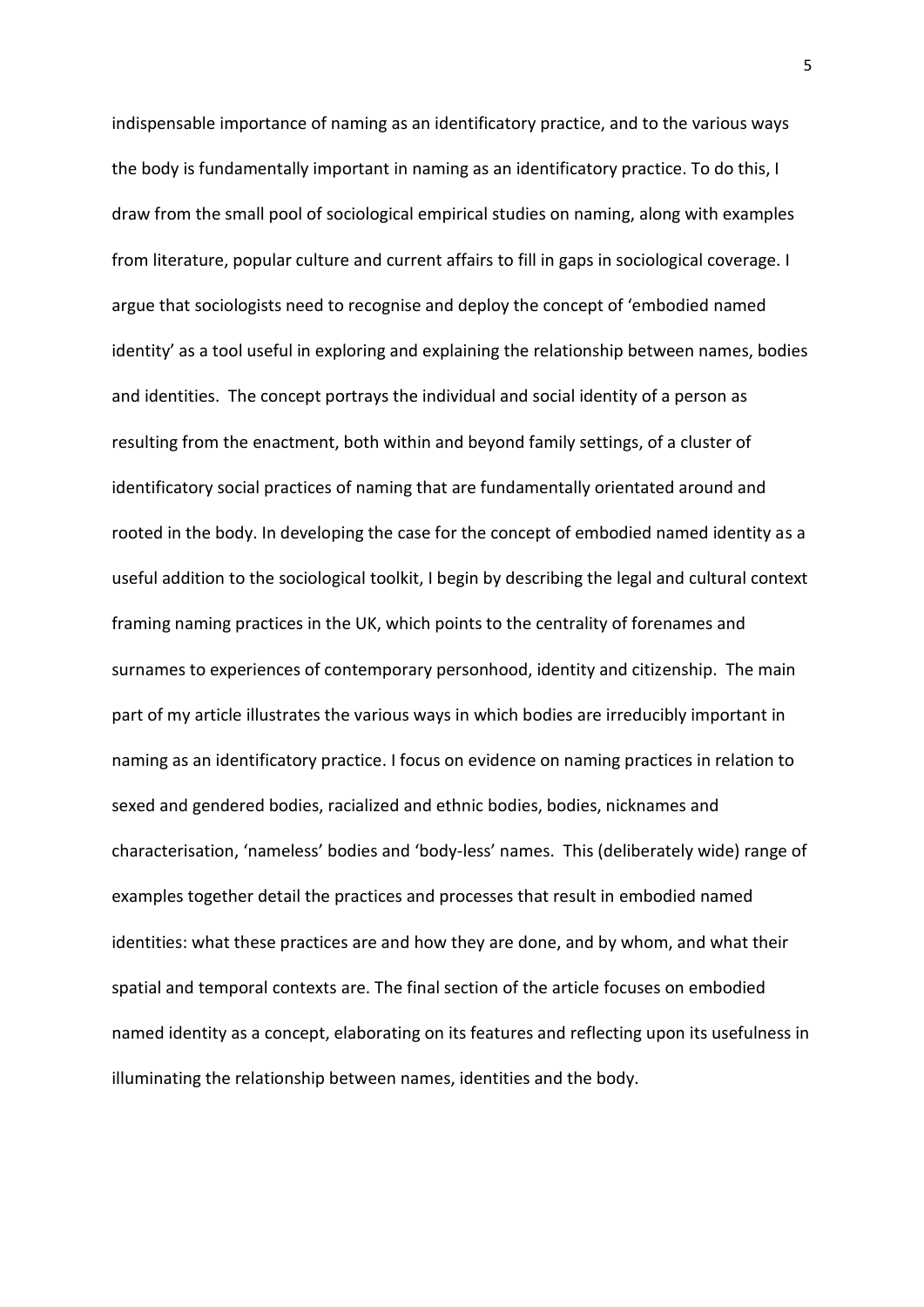### **Names in the UK: Legal and Cultural Contexts**

In the UK, individuals are required by law to have to have at least a forename and a surname. Whilst forenames allow for individuality, surnames 'root the individual in a kin network' (Finch, 2008: 712). Surnaming practices in the UK are governed by patrilineal and patronymic cultural rules: at marriage it is routine that women change from their birth surname to that of their husband, and that children are surnamed after their father. 'Fixed' names that persist over time (especially for men) and family surname choices favouring the retention of men's family surnames from generation to generation are argued by historians to be linked to the development in the UK of private property rights, modern legal systems and the expansion of the modern nation-state and its role in administering and governing its citizens as unique individuals (Scott *et al,* 2002), albeit gendered ones (Marshall, 1994; Pateman, 1988).

In addition to the requirements of the 1953 Births and Deaths Registration Act noted earlier, there are restrictions in the UK (under the 1989 Children's Act) on changing children's surnames subject to the consent of those adults deemed to have parental responsibility for them. Otherwise, the contemporary UK legislative framework regulating names is permissive. To some extent, the *laissez faire* quality of the legislative framework undermines the state's requirement for names that are 'fixed' and for identities that are traceable, administrable and governable. In fact, under English common law, an adult person may take and use any name, perfectly legally, without drawing up any formal record, provided that such action is not undertaken for the purpose of fraud. If a formal record of name changing is required individuals can use the Deed Poll Service (or similar procedure) to change officially any part, or all, of their name, including forename and surname, an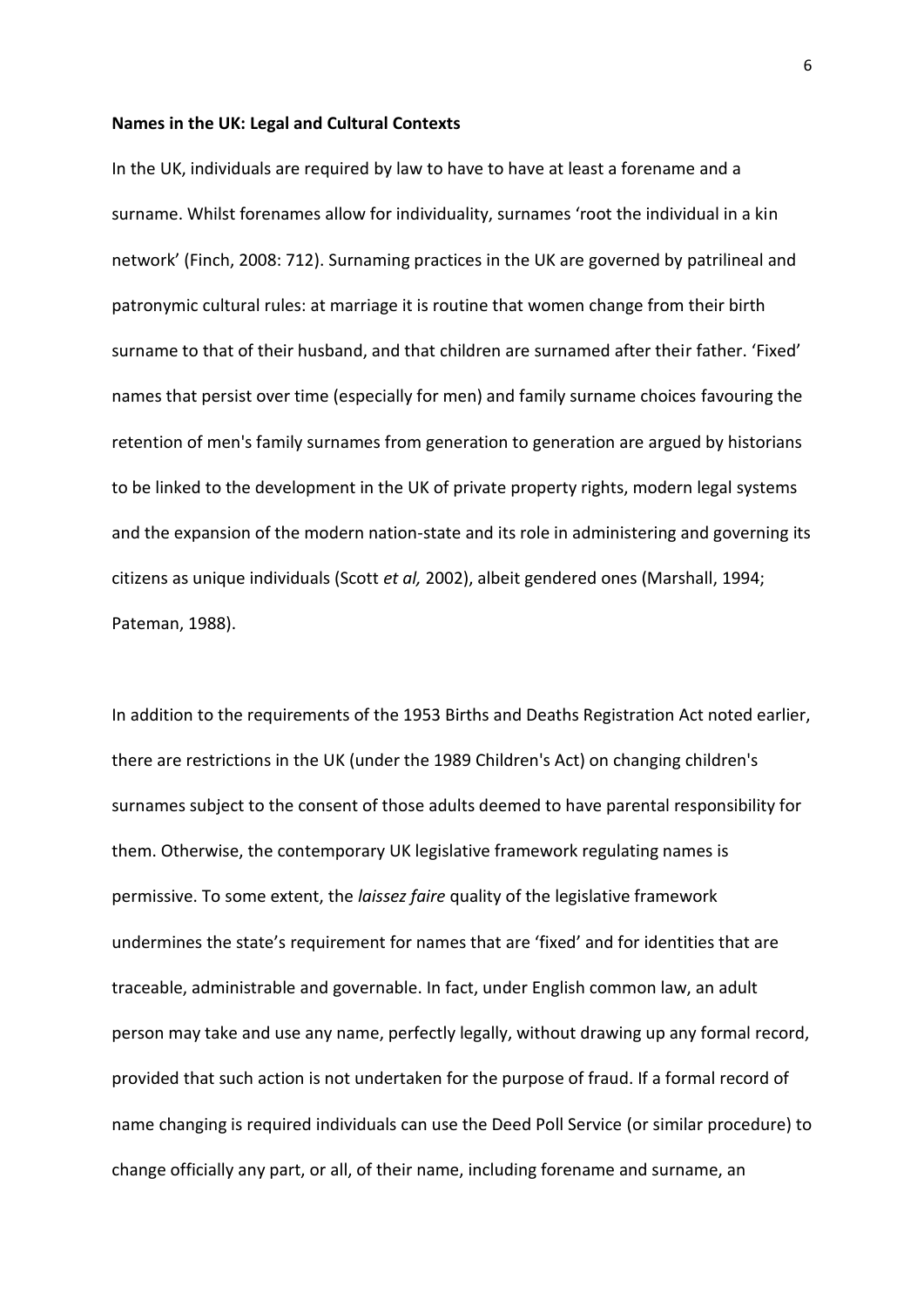unlimited amount of times and for any reason, provided it is not for deceptive or fraudulent purposes. Under UK law, then, adult individuals can freely choose the names (forename and surname) that they wish to be 'known by'. Despite this permissive legal framework, only a minority of people (c. 60,000 in 2011) in the UK use the Deed Poll Service to make official changes to their forenames or surnames (The Guardian, 2011). Unknowable numbers of others may, however, use a range of names on an 'unofficial' basis. The major group of official name changers using the Deed Poll Service in 2011 were women changing their surnames after a divorce, followed by ethnic minorities choosing 'Anglicised' names in order to avoid racial discrimination and prejudice, in job applications for example (Legal Deed Poll Service, 2010). These findings in themselves are suggestive of the relationship between names, bodies and identities; I will elaborate on their significance later.

In theory, then, naming practices in the UK are relatively unfettered by legislation. However, the enactment of law, policy and administrative procedures, and on-going 'speech acts' (Austin, 1962) makes naming a rather more constraining experience in practice. From the initial speech act and practices of naming a new-born in adherence with legal and civil administrative requirements and cultural norms, a ripple effect spreads out: 'given' names become more fixed as the named individual becomes ever more socially and culturally incorporated, and legally and socially administered as a citizen. Having a formal forename and surname that is (more or less) consistent across time and variable contexts, and that is authenticated by 'identity documents' (Goffman 1968) like birth certificates and passports and verified by the ongoing speech acts of others, remains core to experiences of contemporary personhood, identity and citizenship in the UK. Next, I show how bodies are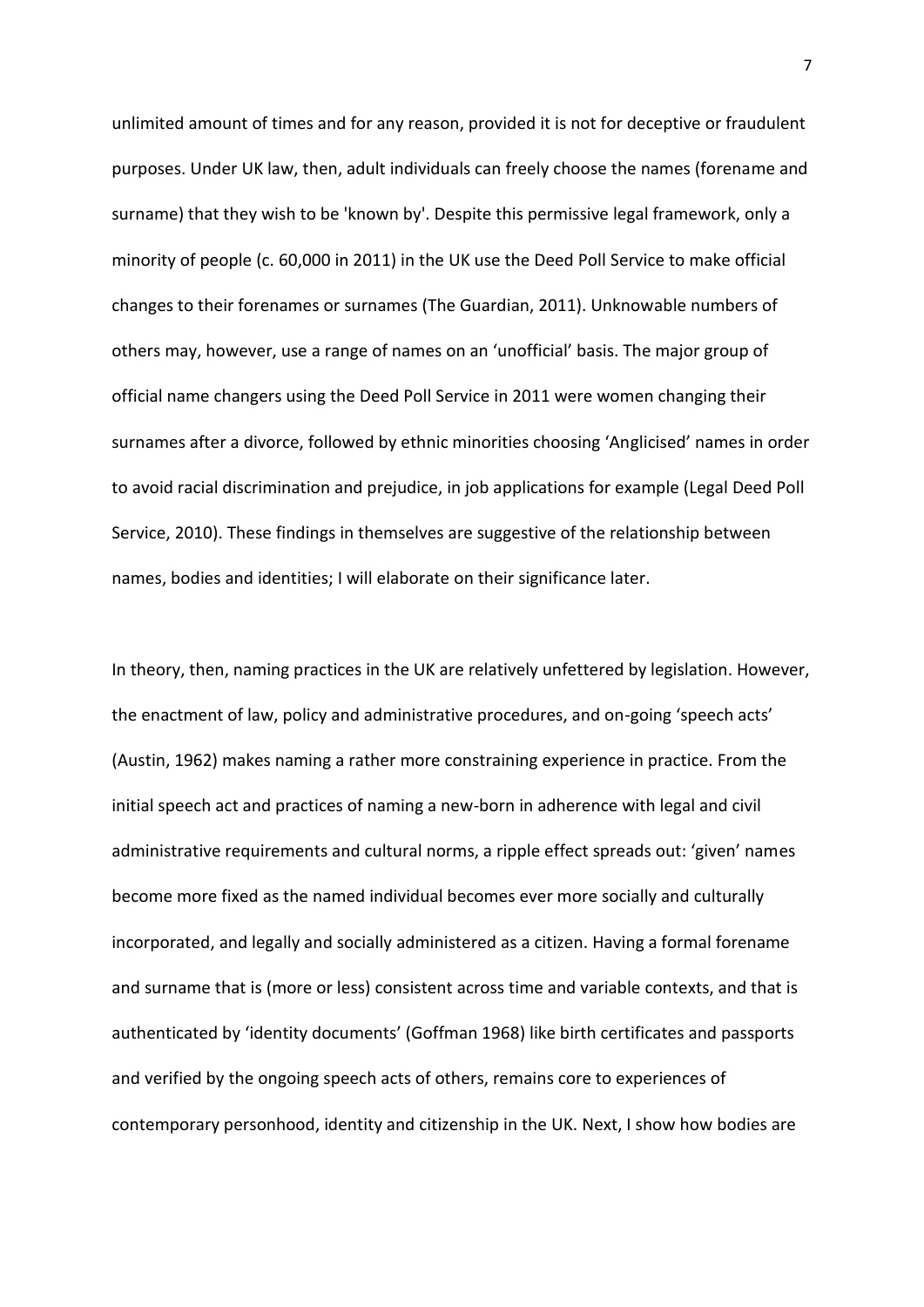fundamentally important in the range of social practices by which individuals come to have and be identified by names, beginning with the example of sexed and gendered bodies.

## **Naming the sexed and gendered body**

The relationship between sexed and gendered bodies and names represents the most obvious example of the cluster of social practices which result in embodied named identity. It is the cultural norm in the UK (as elsewhere) to give babies a 'sex-specific' forename, according to the categorisation of the body (on the basis of its genitalia) as a 'male' or a 'female'. Androgynous forenames are rarely used (Lieberson, Dumais and Bauman 2000). Drawing on Connell's (1987, 2009) approach, I argue that we can recognise sexed and gendered naming both as a tool of categorisation and a tool of negation, which interact to 'help shape the bodies of women and men in ways that reinforce particular images of femininity and masculinity' (Shilling, 2012: 108). Once the body of a new-born individual has been 'forenamed' by others, based on the interpretation that has been made of its sex, then a whole host of other negating cultural practices also begin to be enacted to construct and reinforce feminine or masculine embodied identity. These range from, for example, colourcoded celebratory balloons and flowers at birth, to gender-appropriate clothing and toys in childhood, and as I discuss shortly, adult women 'giving up' their birth surname at marriage in order to 'take' the surname of their husband. Names, I argue, are a core part of what Shilling (2008: 76) calls the 'body pedagogies' of appearances, activities, skills and capacities which cumulatively construct embodied femininities and masculinities, along with other social identities.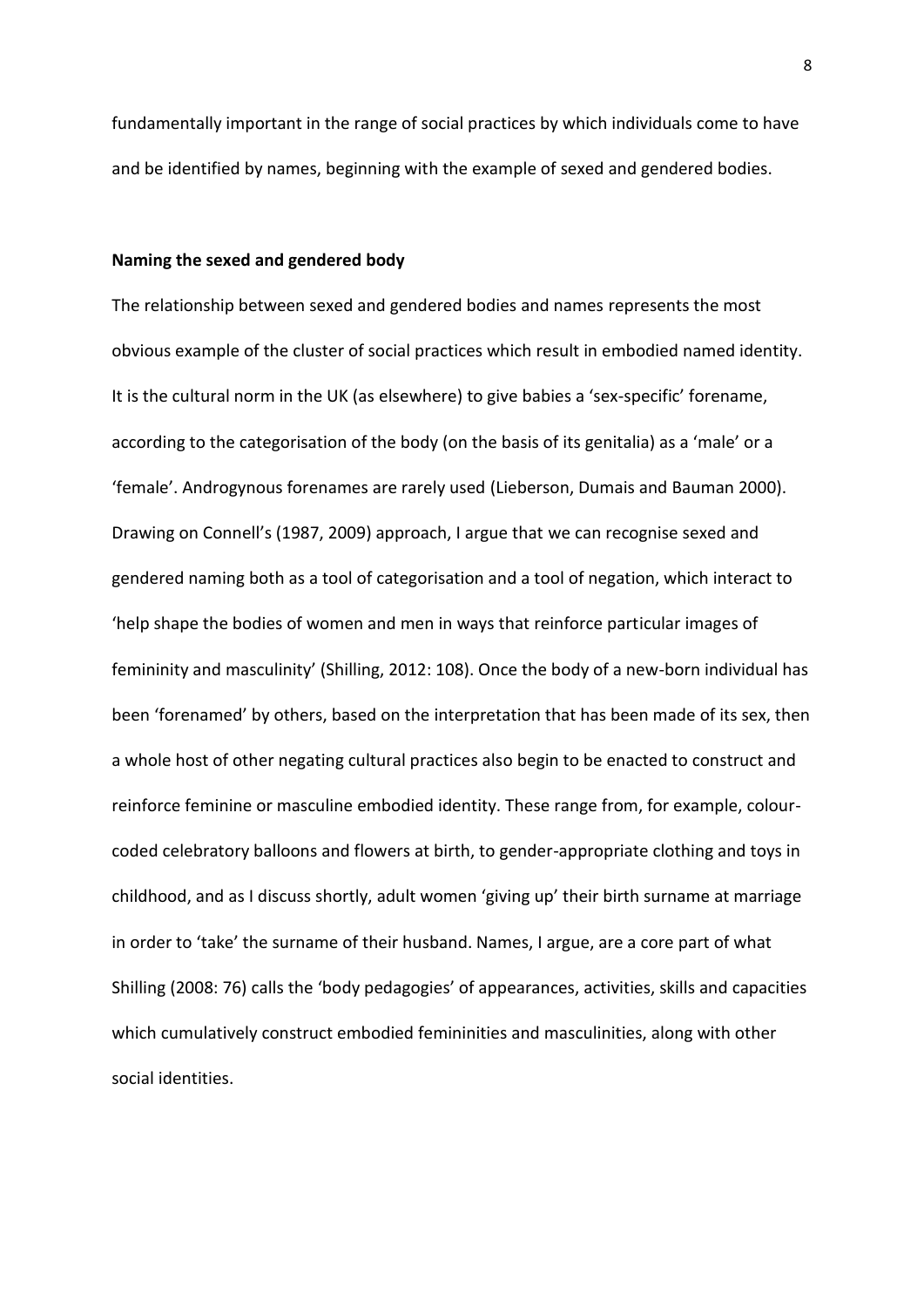The relationship between names and sexed and gendered bodies can be further illuminated by examples from popular culture. The song 'A Boy Named Sue', made famous by Johnny Cash, is suggestive of what can happen when 'contradictory embodiment' (Connell, 2009) occurs: in this case, when normative expectations about the coincidence of sex, gender, bodies and forenames are breached. The song tells the tale of an individual who was at birth declared to be a boy, but was given the (feminine) forename 'Sue' by his soon-to-be absent father. As a consequence of his 'girl's' name, Sue was ridiculed and 'grew up quick and grew up mean'. His name sculpted his body, as his 'fist got hard' from fighting. Years later, Sue finds (and fights with) his father over his forename. His father explained that he had deliberately chosen a girl's name ('Sue') to help his son 'get tough' and be 'strong' in his absence. Here, then, a feminine name bestowed on a male body is portrayed as a creative and strategic choice to help produce a hyper-masculine body and character. In a similar situation, the writer and broadcaster Clive James opted to change from his given forename, Vivien, which is widely regarded in English-speaking cultures as a 'girl's' name (McCrum, 2013).

A realignment of forenames with embodied identity is also evident in the efforts of transpeople to 'pass', by changing their birth forename to a sex-specific one that is appropriate to their chosen gender. Examples here include Garfinkel's (1967) 'Agnes' (although Garfinkel in fact fails to analyse names in relation to Agnes) and Chelsea Elizabeth Manning, formerly Bradley Manning, a US soldier jailed in 2013 for leaking classified documents (Gabbatt, 2013). For transpeople, names are obviously intertwined with embodiment, as is also the case for individuals whose forename either 'contradicts' their embodied sex or gender (as in 'A Boy Named Sue', or the UK food writer Jack Monroe,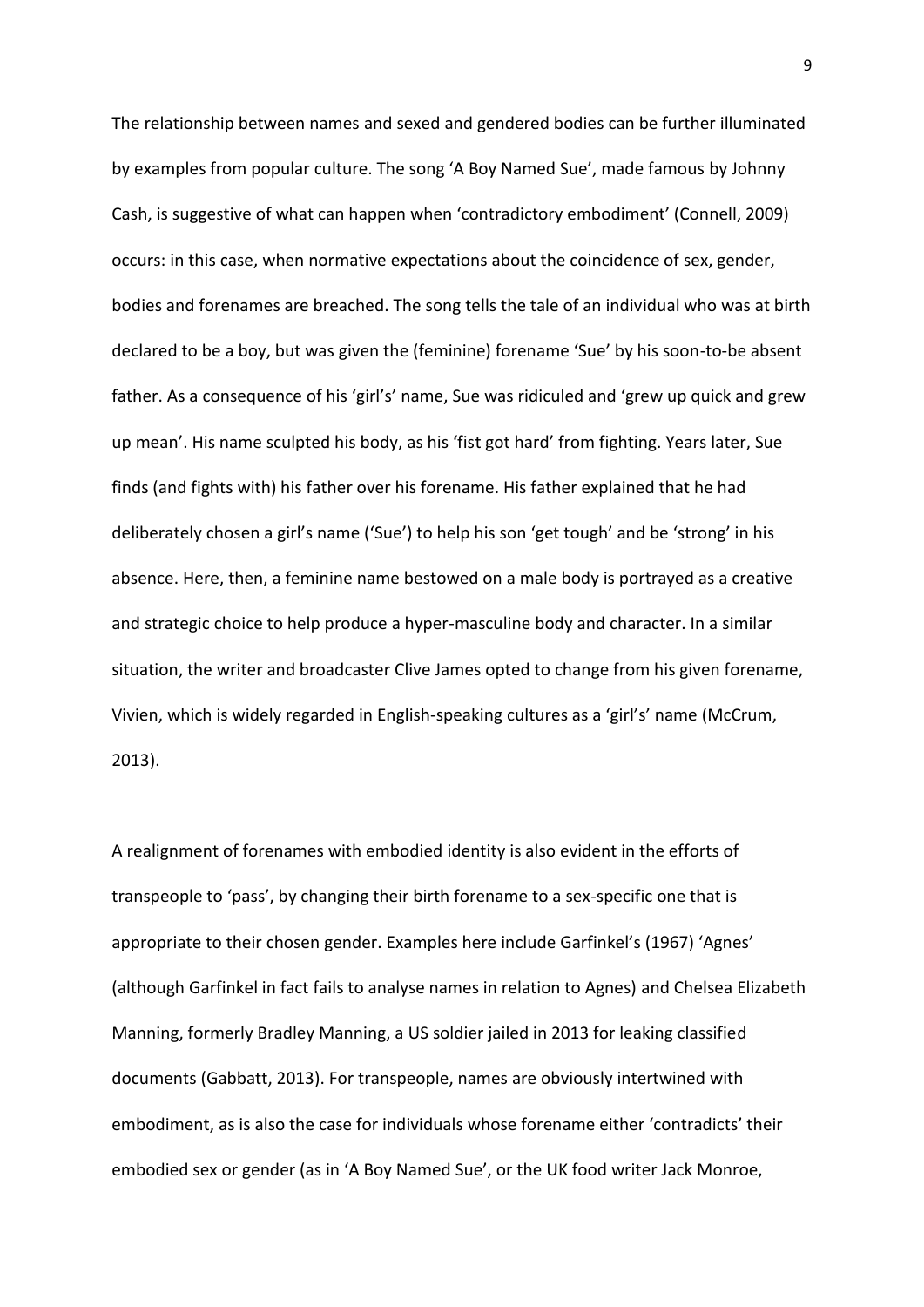whose blog and book are entitled 'A Girl Named Jack') or whose forename is 'genderneutral' (e.g. 'Taylor' or 'Jamie'). In such cases, individuals are likely to have to deal with the consequences arising from their forenames failure to 'accurately' or 'clearly' declare and display their sex and gender.

As the examples of Clive James, 'Agnes' and Chelsea Manning suggest, the connections between names, identification and the sexed and gendered body are not fixed, inseparable or unchanging. Moreover, as I noted earlier, names do not operate in the same way for heterosexual women and men in the UK in relation to embodied identity. Patronymic surnaming practices mean that the relationship between names, bodies and identification is less secure and more flexible for women over the life course than it is for men. According to a survey conducted in 1995, 94% of married women in the UK change their surname to that of their husband (Valetas, 2001). Moreover, as noted earlier, the major group of 'official' name changers using the Deed Poll Service in the UK are women reverting back to their birth surnames after divorce (Legal Deed Poll Service, 2010). At marriage and at divorce, heterosexual women's bodies routinely become objects of intensive social practices of (re)naming, by embodied agents who name: for example, by women themselves, by family and friends and by religious, civil, legal and administrative officials. The taken-for-granted quality of patronymic surnaming practices can be illustrated by my own experience, which also reveals the ways sexed and gendered bodies are objects of social practices of naming. My male partner and I had a civil marriage ceremony in 2007. At the point of signing the marriage register, the Registrar reminded me (presumably having categorised me on the basis of my bodily appearance as the woman in our heterosexual partnership) not to sign it using my 'new' married name, but in my 'old' surname. The Registrar (whose role requires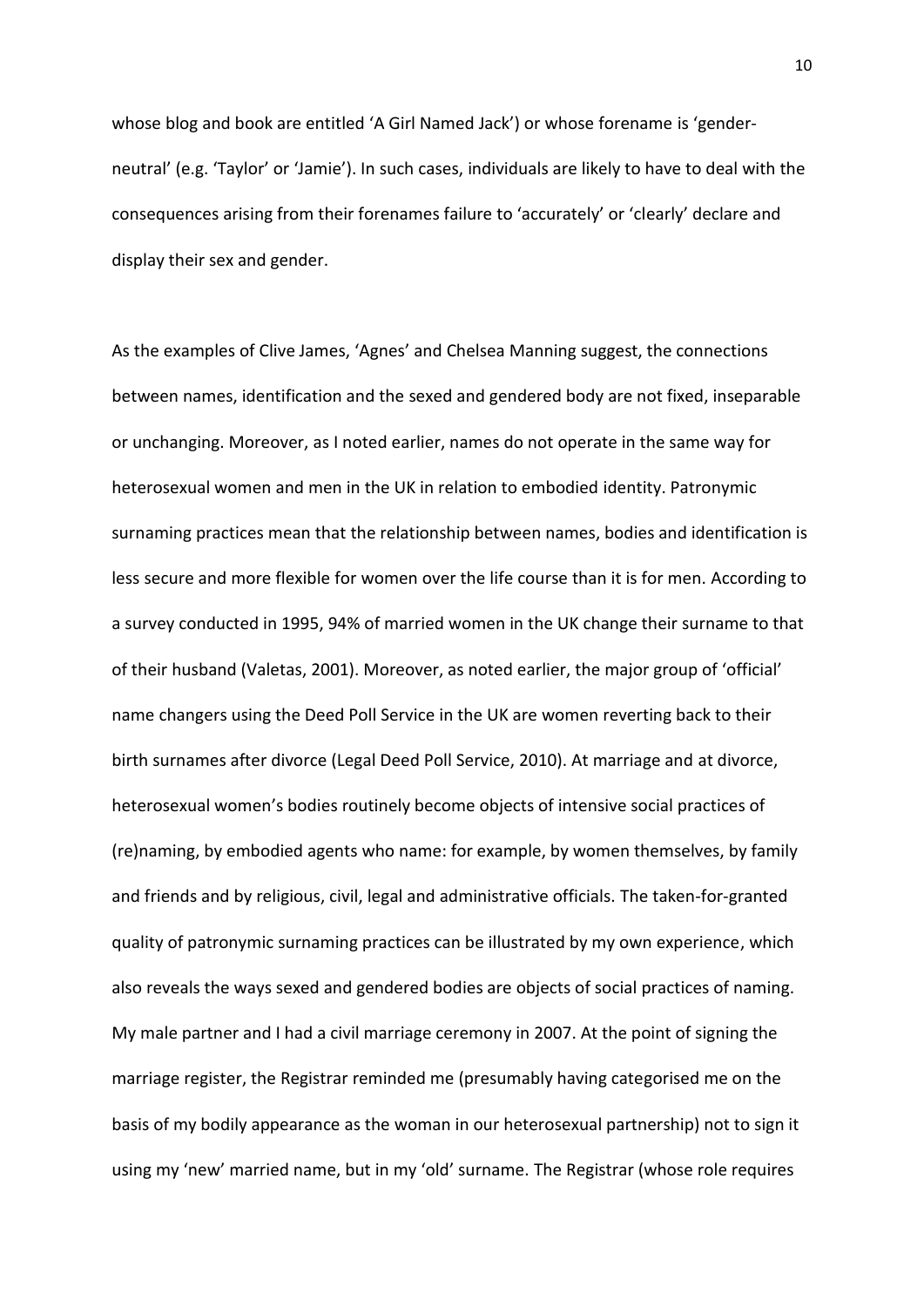them to be impartial and neutral) made the (erroneous) assumption that I, as a heterosexual woman, would change my surname as an automatic consequence of marrying.

What lays behind contemporary patronymic surnaming practices and what do they indicate about embodied named identities? Evidence from a comparative study of US and Russian women suggests that women change their surnames at marriage for reasons of family connectedness (to show marital union and commitment, family solidarity, to signify the beginning of a new stage of life) or pragmatism, as a means of avoiding confusion over disparate surnames within a family unit (Boxer and Gritsenko, 2005. See also Thwaites, 2013; Wilson, 2009). These findings support arguments by scholars that surname choices are linked to family practices of the display of connectedness and affinities (Almack, 2005; Davies, 2011; Finch, 2008). Of course, amongst heterosexual married couples, such outcomes of surname changing could equally be achieved by *men* changing their surnames and relinquishing their prior embodied named identity. Yet, the evidence is that men are not *expected* to do so and very few men actually do. There are no available UK figures for how many men change their surname to that of their wife, but, in contrast to women's experiences, it remains a very rare and less than straightforward process. A newspaper report by Harris (2008) reveals how difficult it is for a man to change his surname to his wife's at marriage (men have to use the Deed Poll Service or similar procedure) and how people respond with confusion, disbelief and disapproval if he does. Patronymic surnaming practices, then, must be recognised as crucial to the constitution and display of embodied gender identities and relationships, as well as to family and kinship relationships. The importance of patronymic (and patrilineal) naming practices for embodied gender identities is further indicated by the gender divide between women and men on the issue of

11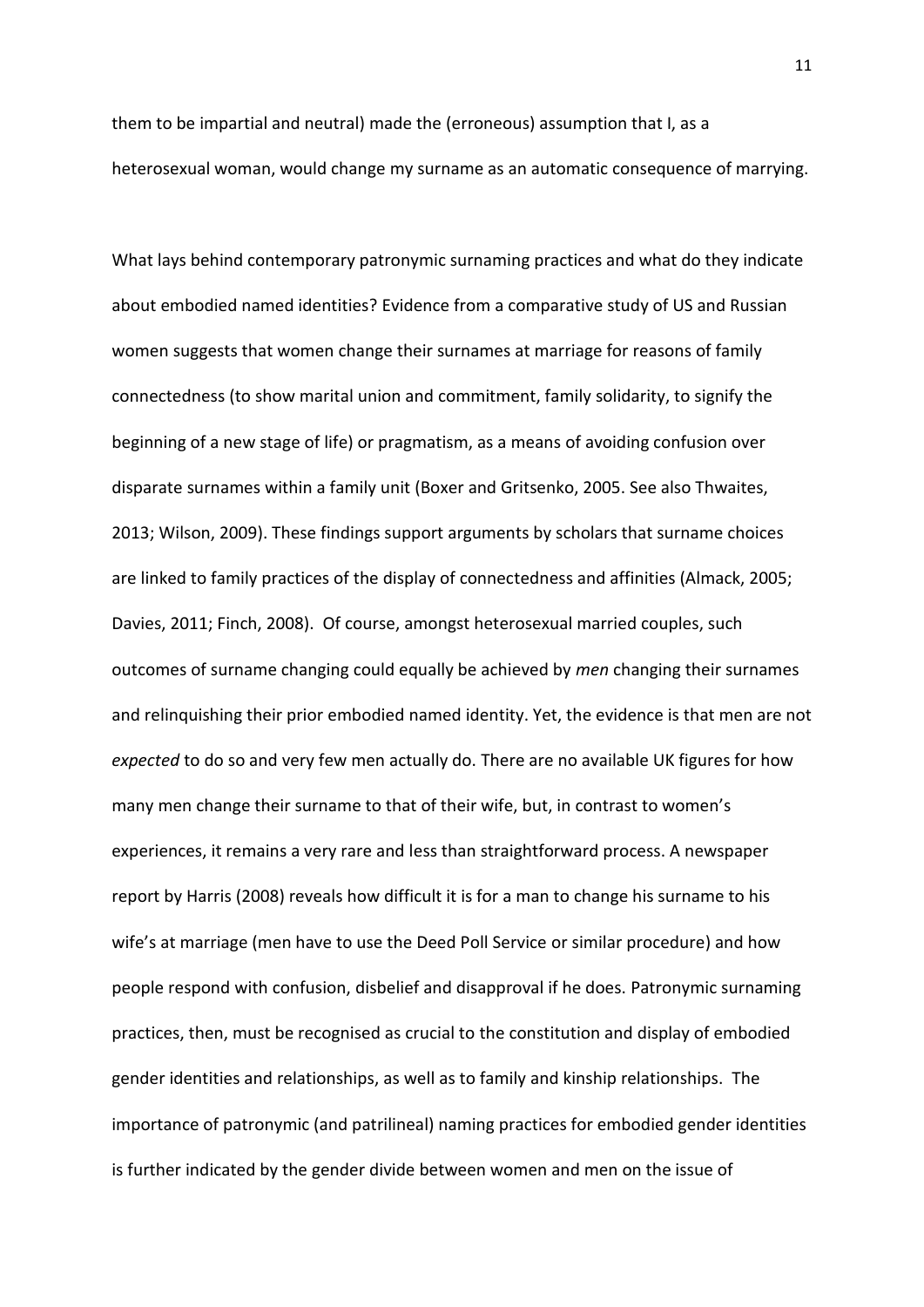surnaming. In essence, evidence suggests that men are much more likely than women to favour the retention of conventional patronymic and patrilineal surnaming practices (in the US, Intons-Peterson and Crawford, 1985 and Scheuble and Johnson, 1993; in the UK, Wilson, 2009). In a UK study, Thwaites (2013) found that some men became very upset if their woman partner even *considered* the idea of not changing their surname at marriage. These findings suggest an association, amongst some men at least, between patronymic, patrilineal surnaming practices and the constitution and display of masculine heterosexual embodied identity.

## **Names, bodies and ethnic and racialized identities**

Identificatory practices of naming, through both forenames and surnames, are also related in important ways to the embodiment of ethnic and racialized identities. I noted in my introduction that my name 'Jane Pilcher' is at least *suggestive* of my ethnicity – white, English-speaking (Fryer and Levitt 2003). As Khosravi (2012: 65) argues, 'Names carry strong ethnic and religious connotations and reveal an individual's affiliation to a specific group'. My argument here is that names are also a core part of the 'body pedagogies' (Shilling, 2008) which together construct embodied racialized and ethnic identities, with a range of both negative and positive consequences in terms of identificatory experiences and affiliations.

In a review of evidence on the links between names, ethnicity and inequality, Edwards and Caballero (2008) argue that, although some studies in the US propose that distinctively African-American personal names (such as 'Shanice' or 'DeShawn') or 'low status' names lead teachers to have less expectations of children's attainment, and thus to lower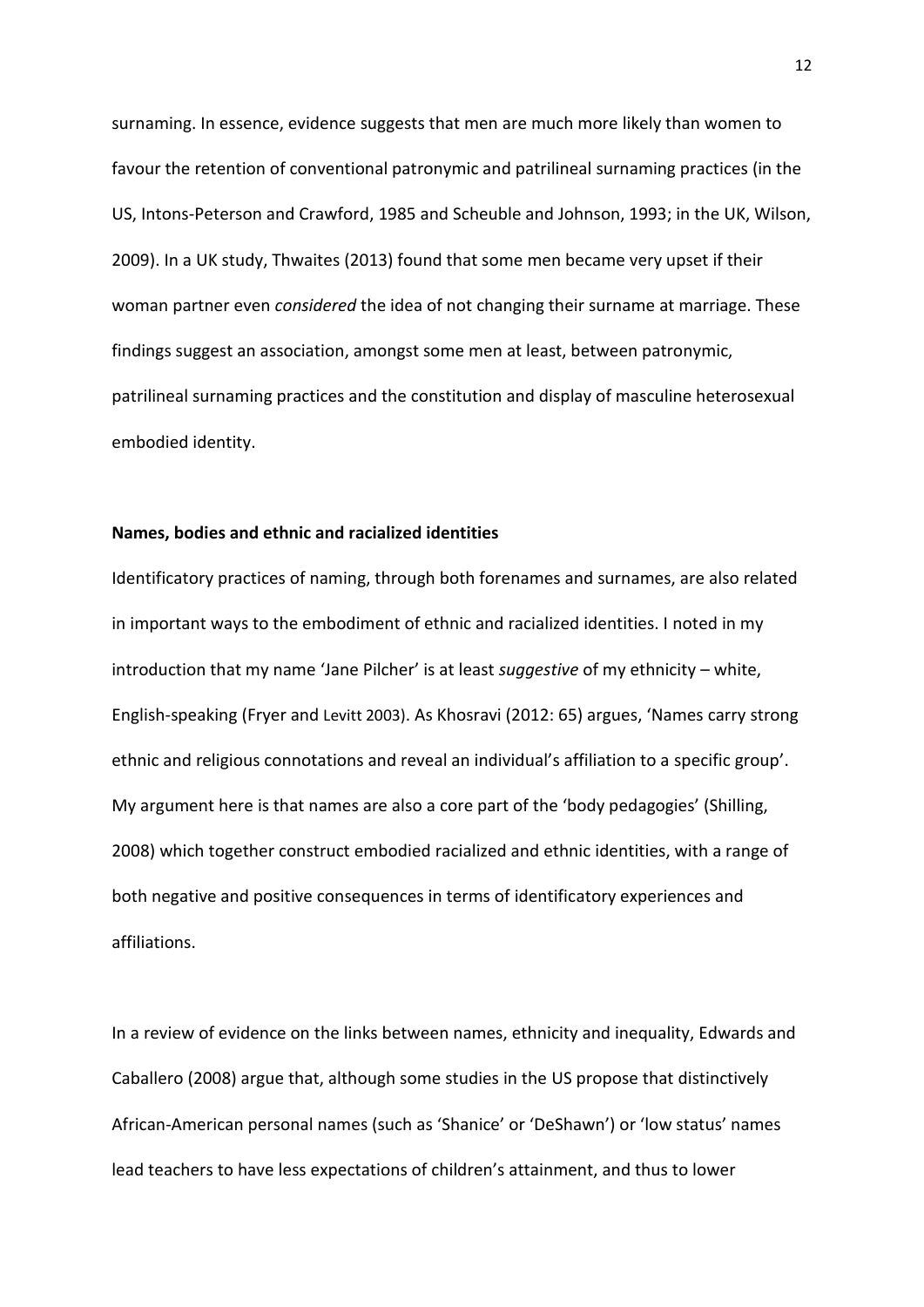educational outcomes (Figlio, 2005), others find no such association between 'Black' names and life outcomes. Fryer and Levitt (2003), for example, concluded that, rather than names, it is the socio-economic circumstances in which children are born and raised that are primary in shaping life outcomes. Links between surnames, ethnicity and life outcomes in relation to job opportunities and employment have also been addressed (for example, Rubinstein and Brenner, 2014; Widner and Chicoine, 2011). In the UK, a study for the Department of Work and Pensions (Wood et al, 2009) tested for racial discrimination in recruitment practices by sending out sets of equivalent applications to job vacancies across the UK, using names commonly associated with minority groups. The level of name-based racial discrimination was found to be high across all ethnic groups, even discounting differences such as age and education. Specifically, in order to secure a job interview, 74% more applications from candidates with ethnic minority names had to be sent out compared to candidates with 'white' names. This finding helps contextualise the fact (noted earlier) that the second largest group of official names changers using the UK's Deed Poll Service is ethnic minority individuals seeking to 'Anglicise' their names. There is a long history of immigrants changing their surnames to make them more like those which predominate in the host country, thereby reducing their 'difference'. This naming practice continues in the twenty-first century, as shown by Bursell's (2012) examination of name changing amongst minority ethnic individuals in Sweden (see also Khosravi, 2012). In changing their names, Bursell argues, immigrants 'seek not only economic mobility, but also recognition as an equal human being' (2012: 484). Other evidence points to the more positive links between embodied ethnic or racialized identity and names. In the UK, a study by Edwards and Caballero (2008) focused on practices of the forenaming of children by couples with 'mixed' ethnic and faith backgrounds. In the case of 'mixed' couple parents, it was found that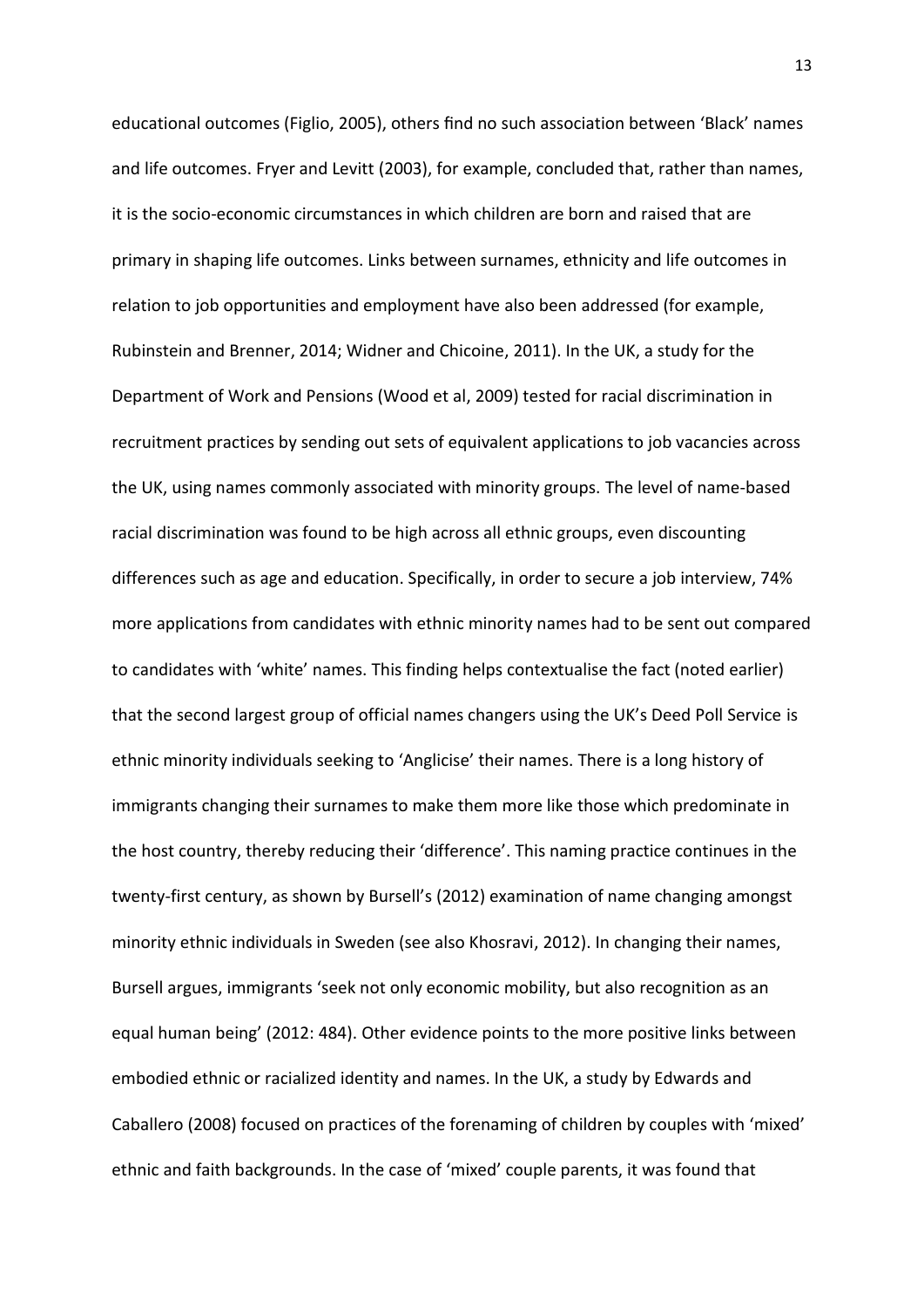children's forenames, core to their individuality, were in part chosen to 'symbolise' a shared, collective ethnic or religious heritage. I suggest that Edwards and Caballero's findings can be recast to argue that, through children's forenames, collective ethnic, racial or faith identity is embodied in subsequent generations (see also Elan, 2014). Likewise, in a US study, Fryer and Levitt (2003) argued that 'Black' names may have localised benefits in denoting ethnic or racial solidarity.

The evidence I have presented here shows that names carry strong connotations of *embodied*, often racialized, identity. Ethnic and racialized bodies are important in the range of social practices by which individuals come to have and be identified by names. So much so, that, for example, a dissonance might be experienced if names are 'seen' not to match ethnic or racialized bodily appearance and/or nationality. Sarah Ahmed, a British sociologist, describes her experiences at US border controls of the consequences of what Connell (2009) has called (albeit in a different context) 'contradictory embodiment'. Ahmed (2007: 162) recounts that 'the name Ahmed slows me down' because it made her the focus of especial attention by border control staff. This is because her name was perceived as a Muslim name, and therefore marked out her bodily self as, if not potentially dangerous, then at least out of place. As Ahmed concludes, having 'the right [British] passport makes no difference if you have the wrong body or name' (2007: 162. See also Osman, 2014; Wykes, 2015). In other words, that key artefacts of identification, even the passport, can be undermined by a perceived dissonance or 'contradiction' between the bodies we see and the names and nationalities stereotypically or prejudicially attached to them reveals the intertwining of the names-body-identity nexus. Evidence on the relationship between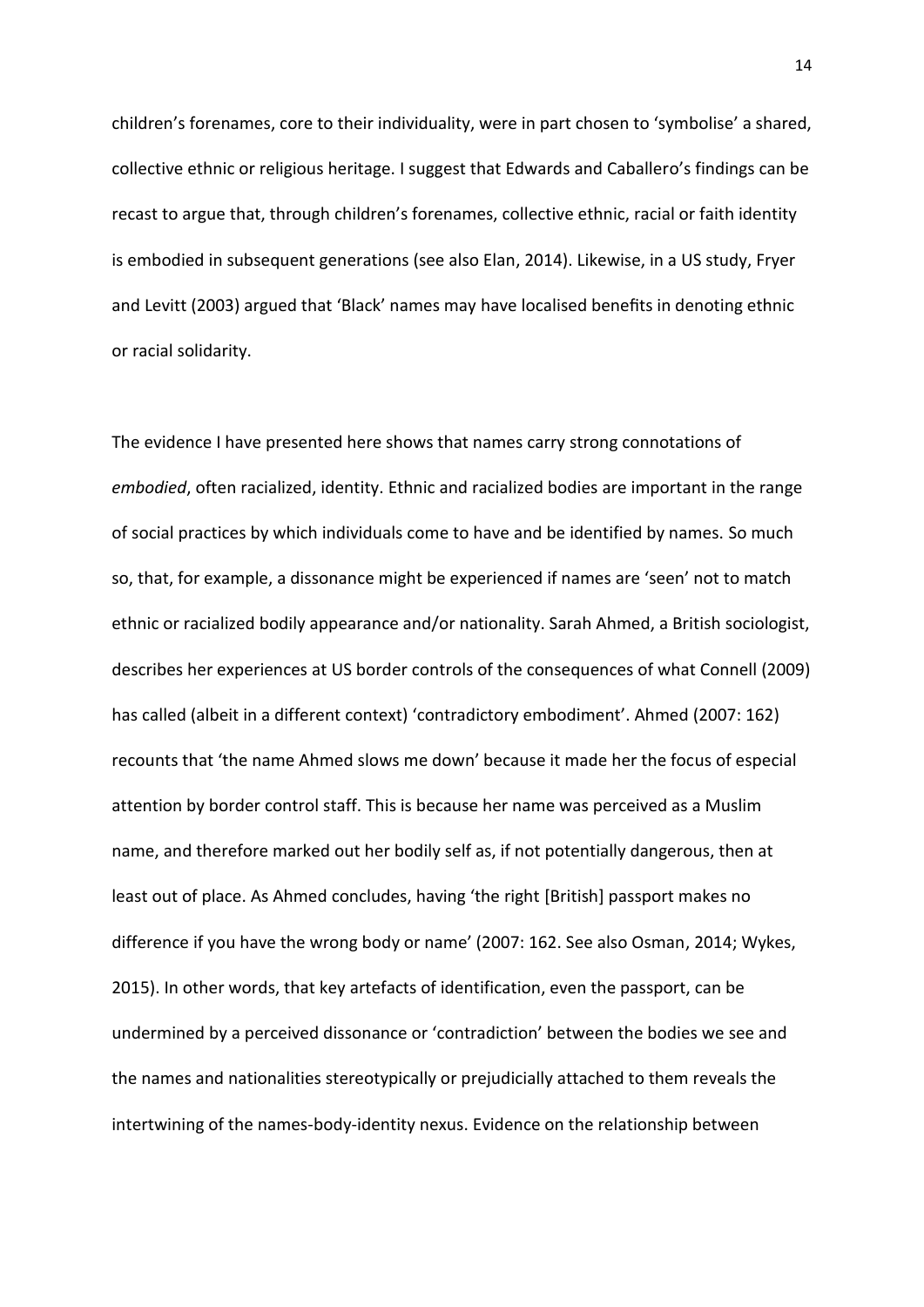names, identification and racialized and ethnic bodies again shows the usefulness of conceptualising our individual and social identities as 'embodied named' ones.

## **Well-named? Nicknames, characterisation and the body**

Earlier I argued that despite permissive legislative framework (in the UK at least), usage, replication and temporality combine to make 'given' names rather more fixed and 'sticky' to our bodies in practice than in theory. In contrast, nicknaming is more informal, creative and flexible. The use of nicknames can be a sign of affection, closeness or familiarity, of belonging to a group. Less positively, nicknames can be used to ridicule or abuse an individual, thereby connoting an 'outsider' status to the nicknamed. Nicknames come in a variety of types; my focus here is nicknames in relation to the body. There is a long tradition of nicknaming people through reference to their body: for example, 'Little John' in the tales of Robin Hood. Other well-known examples include Four Eyes, Titch, Ginger, Paki, and Fatso. In each case, the nickname derives from the highlighting of a particular aspect of the embodied identity of the person - their wearing of glasses, their diminutive statue, the colour of their hair, their racialized ethnicity or their body shape – and act, in some contexts and across some social networks, in place of 'given names' to identify that person. Nicknaming practices that accentuate an aspect of a person's body mean that the person's informal name (their nickname) embodies their identity, in a clearly visible way. Drawing on the analysis of Hockey and James (1993) in relation to the ways 'wrinkly' is used in relation to old people, these kind of nicknames represent the use of adjectives (describing words) as nouns (naming words). Although, as in the case of 'wrinkly', body-related nicknames can be deployed a derogatory way, they can also at times be inverted or re-appropriated by the nicknamed as a source of resistance and empowerment.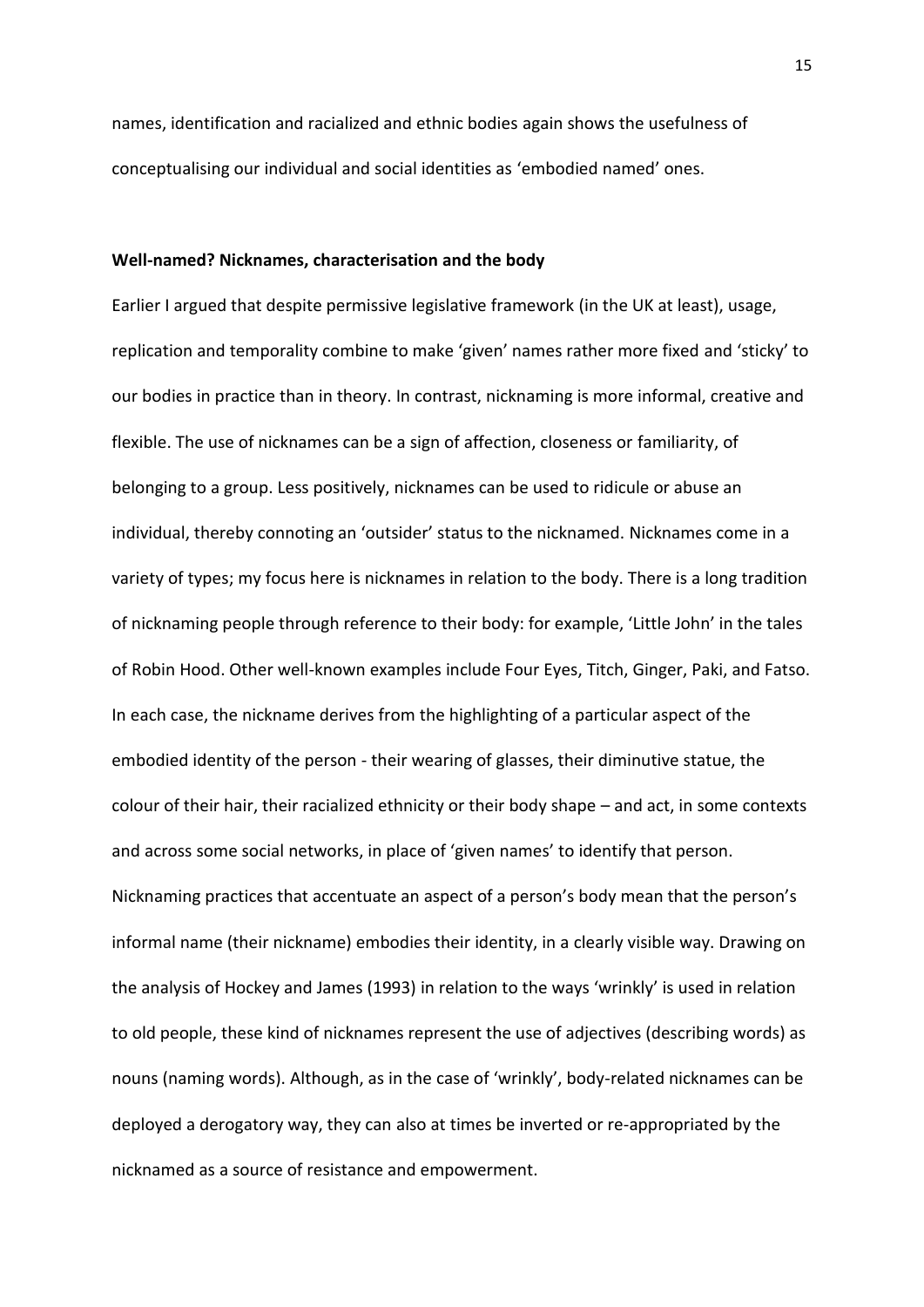There is a similarity between the way nicknaming practices draw on the names-bodiesidentity nexus and commonplace associations between names and embodied character traits or personality (it is here, perhaps, that insights suggested by labelling theory have potential for understanding practices of embodied named identity). Examples of such nicknames might include 'Plain Jane', 'Steadfast John', 'Lively Genevieve' and 'Thuggish Buster'. Scriptwriters and novelists are especially adept at using associations between names and embodied character or personality traits. Of course, associations made between names and identities in terms of embodied character traits or personalities are intangible and impossible to substantiate. Irrational, inexplicable and evanescent they may be, but the association made between some names and fleshy, embodied identities may well speak to some (real) people's sense of (dis)association from their 'given' name. Other people, too, might argue that someone's given name does/doesn't 'suit them' in some way, in terms of their embodiment: 'He doesn't *look* like a Harold' or 'Serena is well-named'. As I discussed earlier, disassociation from a given name may also occur when a person's racialized ethnic embodied identity or their gendered embodied identity is interpreted (by others or by themselves) as not 'matching' their name.

Nicknaming practices are informal, are often highly context and social network dependent and can depend heavily on subjective interpretations made of an individual's bodily or character traits. As revealing as they are about the names-body-identity nexus, such features mean that nicknames and characterisation have limited robustness, longevity and validity compared to the embodied named identity which results from the conjunction of bodies with forenames and surnames. Next, in elaboration of the importance of the more

16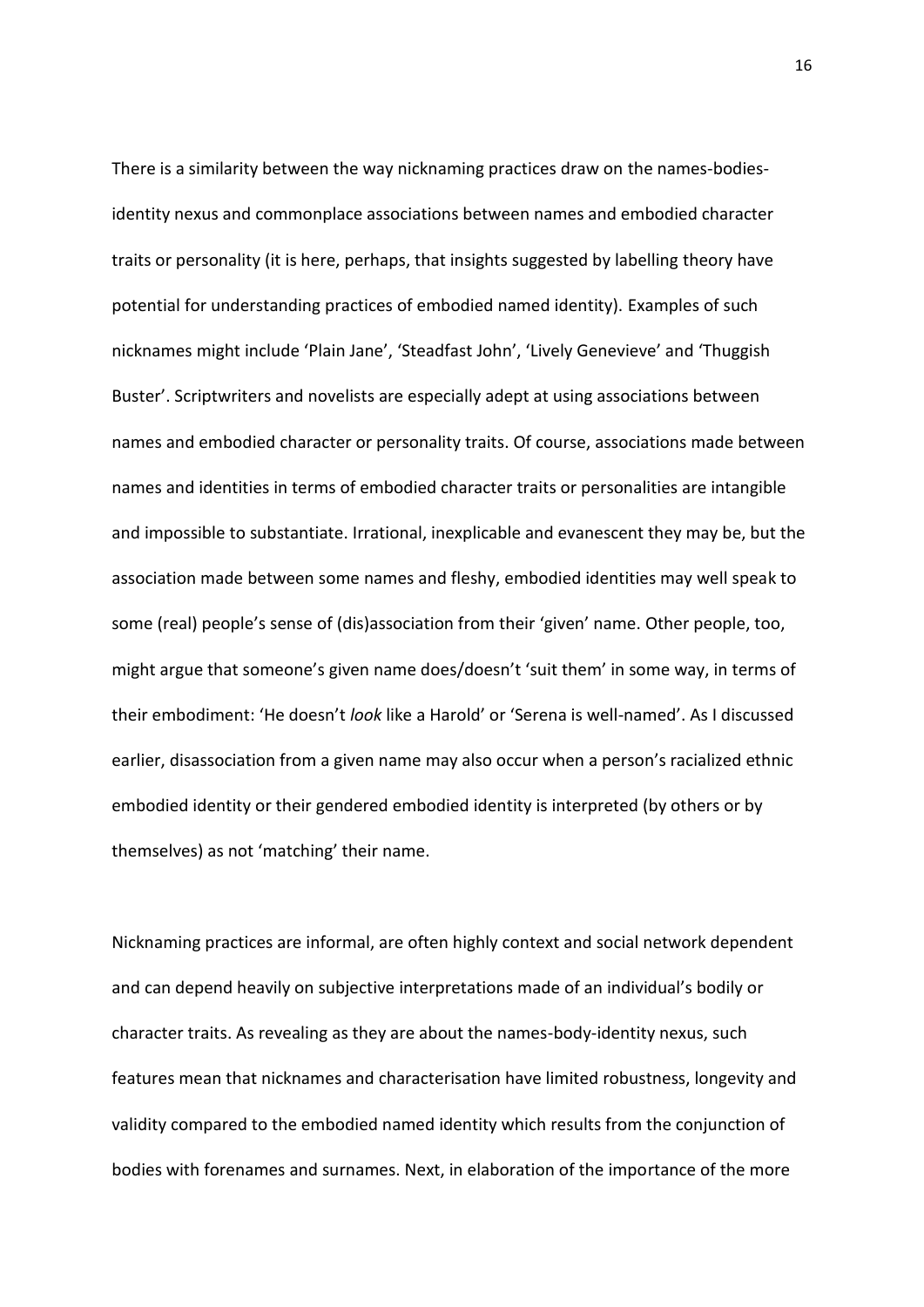'formal' names-body-identity nexus, I consider the difficulties that can arise if forenames and surnames get separated from 'their' bodies.

#### **Identity problems: nameless bodies and body-less names**

I have left until last the examples of 'nameless bodies' and 'body-less names' because, in revealing the problems arising from the separation of formal/legal names from bodies, the fundamental importance of the relationship between names, bodies and identity is emphatically demonstrated. A case in point is the generic identifier 'Jane/John Doe'. Unidentified bodies are commonly labelled with the name of 'Jane Doe' (for female cadavers) or 'John Doe' (for male cadavers). In such cases, the body is unidentified precisely because its formal forename-plus-surname is unknown. A Jane or John Doe can be 'identified' in other ways – its sex and 'race', hair colour, height, weight and the scars, birthmarks or tattoos it might bear. Yet, without a name, detailed on an accompanying cultural artefact like a driver's license, credit card or other 'identity' source, or as revealed by a person who has been asked to 'identify' (name) it, the body remains 'unidentified'. Biomarkers of identity, such as fingerprints, retina scans, dental records or DNA, or CCTV footage, remain of limited use for identification purposes if links to a name cannot be made.

Another way bodies can become nameless is when an individual's name is taken away as an expression of power and control. As Finch (2008: 712) notes, anthropological literature on slavery points to the control of the powerful over the naming of the powerless. Likewise, in institutions like prisons and concentration camps, a strategy for dehumanising and deindividualising inmates is to take away their name and replace it with a number. Thus, on Robben Island, anti-apartheid activist Nelson Mandela became prisoner '46664' and in

17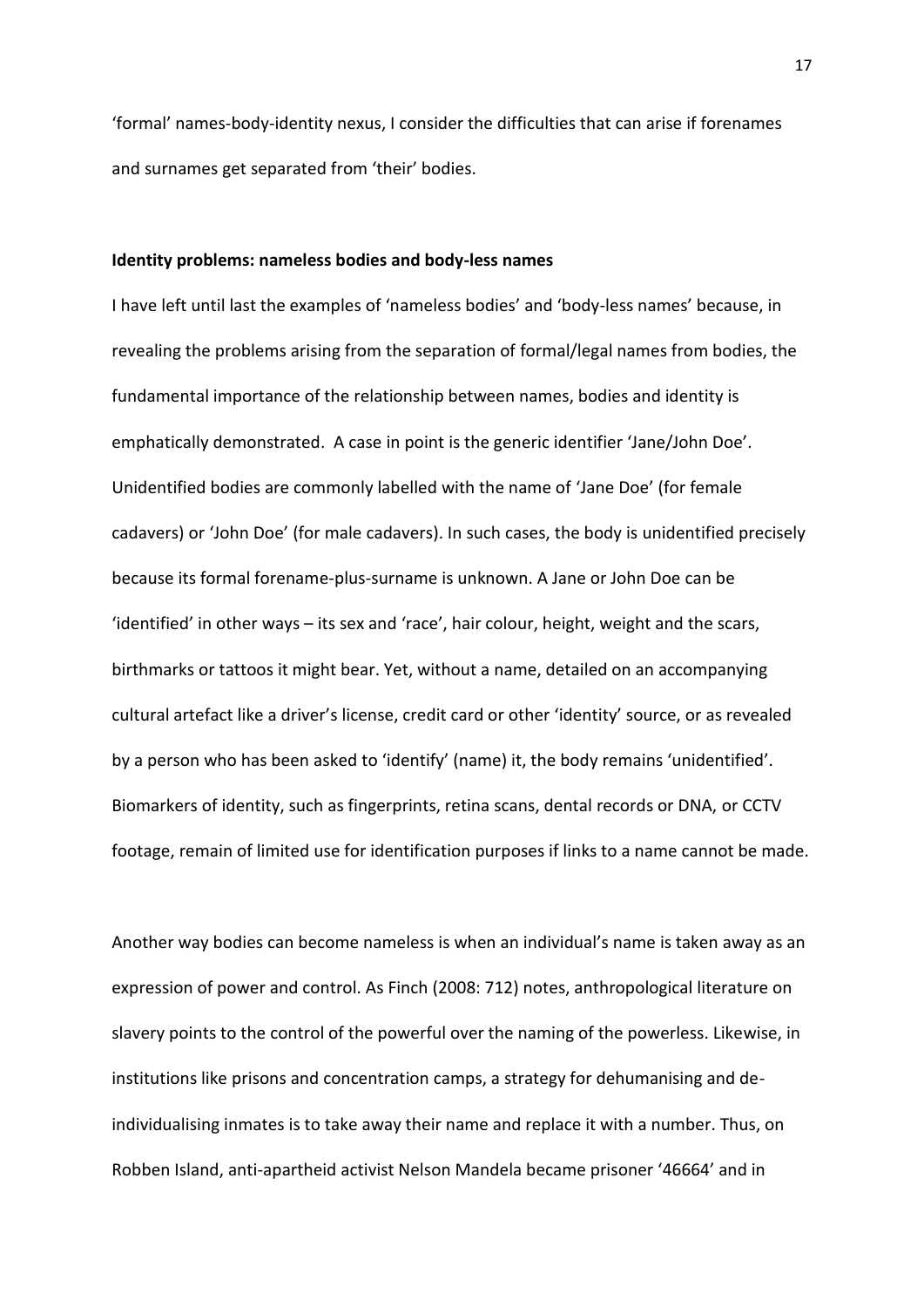Auschwitz, the Jewish Italian author and scientist Primo Levi became '174517'. In the case of many prisoners in Auschwitz, their number literally became part of their embodied identity via it being tattooed on their arms or other parts of the body. Even in such cases, though, the embodied-*numbered* identity remains traceable back to a name recorded in administrative records (Eddy 2007). Without some administrative record or biometric sample linked to a name, individual identity cannot be established. The discovery of King Richard III under a car park in Leicester, England, is a further case in point. In order to establish the identity of the skeleton discovered in the archaeological dig, a living descendant of the King was traced through a genealogical investigation, using surnames and family lineage and, in a genetic investigation, DNA. In other words, both names and embodied identity (in the form of DNA) were crucial in the process of authenticating the identity of the skeleton as King Richard III (University of Leicester 2014).

The example of 'body-less names' also illuminates the close meshing of the relationship between names, bodies and identity, and the problems of identification that arise if one element is missing or hidden. In some respects, online identities, where individuals have a 'user name', amount to 'disembodied' identities. It is this feature which (for example) allows paedophiles to pose as someone younger or of another gender in order to access children they have a sexual interest in. The disembodiment made possible by online identities may also help account for internet trolling, where, behind a cloak of anonymity afforded by a username, some individuals feel free to be abusive and threatening to others. There are, of course, much bigger debates about corporeality and cyberspace that it is unnecessary to rehearse here (see, for example, Murray and Sixsmith 1999; Schultze 2014). The point I wish to make is that, although user names act as a pseudonym and therefore engender a sense of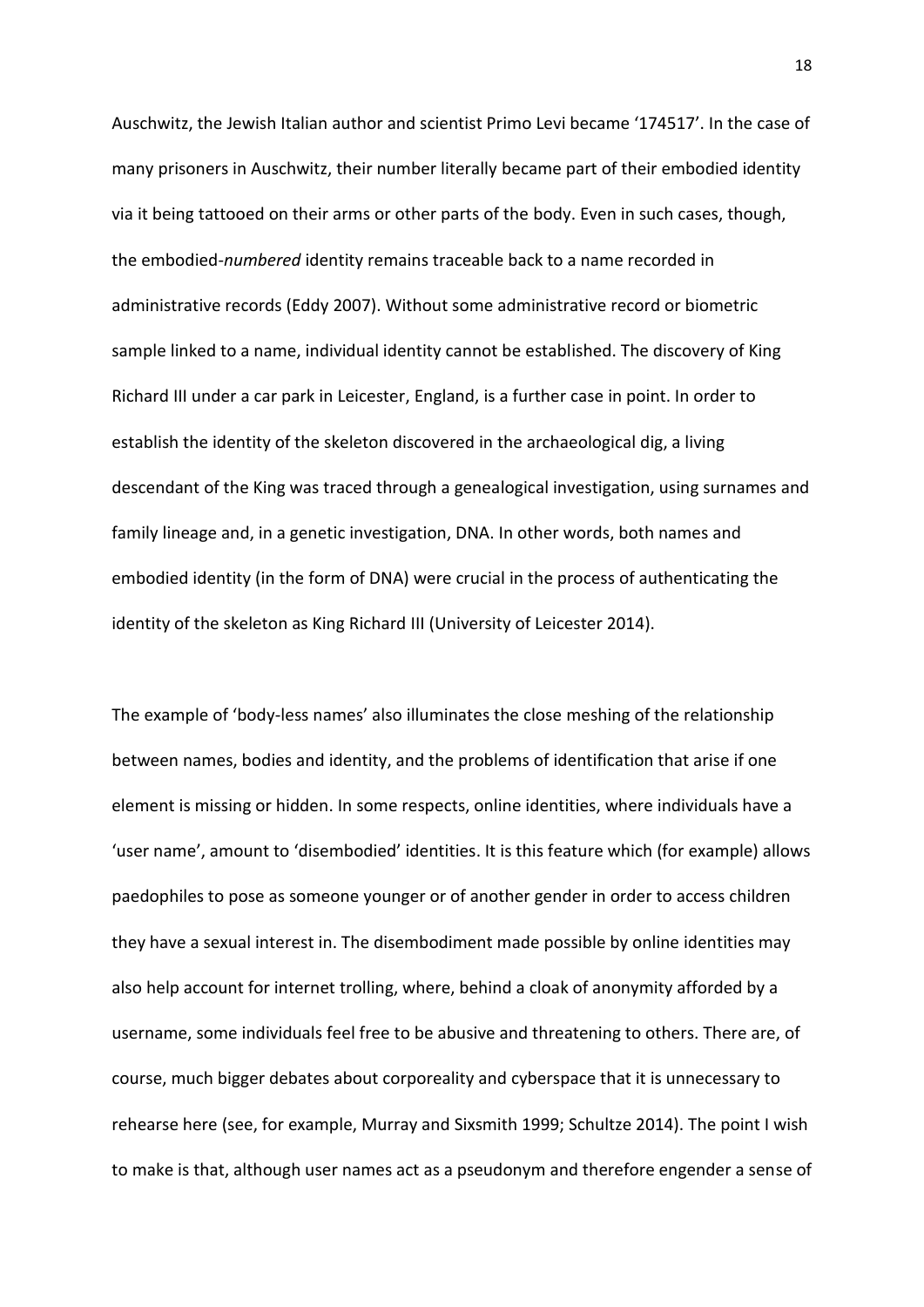anonymity which may encourage abusive and criminal behaviour in or through cyberspace, ultimately they are not disembodied identities: user names, IP addresses and so on are traceable back to an embodied person through their 'real' names. Hence, paedophiles posing as teenagers are traced, prosecuted and incarcerated and internet trolls are likewise traced, with penalties if found guilty. In short, online identities in the form of user names are not, in the end, 'body-less' identities or disembodied names. Another type of 'body-less names' may be those arising from 'false' identities set up by fraudsters, or state intelligence agencies. In identity theft, as noted above, a real person's name and related personal details are 'stolen' from the embodied person to which they legally belong. In identity fraud, names and other related personal details are used to set up a paper or electronic trail to administratively create a person who is not 'real'. Yet, as anyone who has ever watched 'The Bourne Identity' or similar movies knows, the strongest authentication of 'false' identities requires some kind of 'photo ID'. As represented by Hollywood at least, undercover intelligence personnel like Jason Bourne have multiple passports in multiple names: the (same) body is depicted in those passports, albeit associated with various (false) names. Even in cases of identity theft, identity fraud and deception, then, connections between identity, bodies and names have to be addressed and managed. Detection of identity theft and identity fraud involves, in the former case, establishing to whose body the stolen name and related personal details 'really' belongs, and in the latter case, that there is no real *embodied* person with that name and related personal details in existence. Identity crimes and their detection show once again that the names-body-identity nexus is core to practices that constitute and identify individual persons.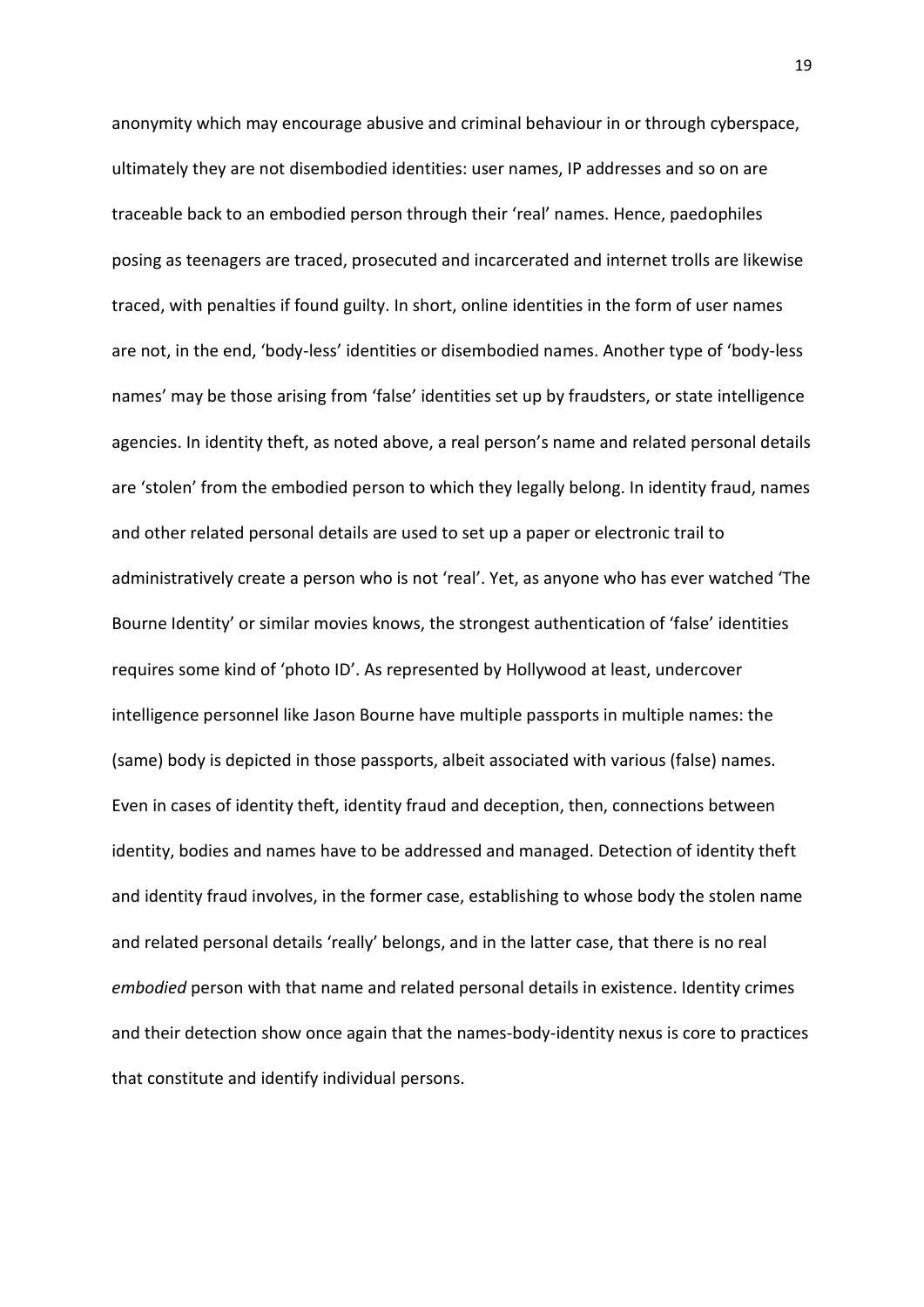# **Embodied-named identity: features and utility**

Some sociologists (e.g. Althusser 1971; Elias 1991) have noted links between names and identity, whilst others (e.g. Jenkins 2008; Shilling 2008) have focused on identity and the body. It is interactionists (especially Goffman) who have come closest to addressing directly the otherwise overlooked relationship between names, bodies and identities. In the face of this neglect of the names-bodies-identity nexus, my purpose here has been to illuminate the indispensable importance of naming as an identificatory practice and to make visible to sociologists the key ways the body is imbued in naming practices. Through the examples of sexed and gendered bodies, racialized and ethnic bodies, nicknames and characterisation, name-less bodies and body-less names, I have illustrated practices which result in 'embodied named identity': that is, the individual and social identity of a person created and recreated through the ongoing and reciprocal (re)enactment, both within and beyond family settings, of a cluster of identificatory social practices of naming that are fundamentally orientated around and rooted in the body. By way of a conclusion, I focus on the concept of embodied named identity, elaborating its features and reflecting upon its utility.

To paraphrase Finch's (2007: 79) reflections upon her own concept of 'display', my concept of 'embodied-named identity' provides a way of understanding phenomena evident in everyday experiences and described in empirical studies but hitherto overlooked by sociologists. For me, the concept of embodied named identity is necessary because existing concepts such as 'identity' or 'embodied identity' do not adequately capture or help us better understand the kinds of practices and experiences of the names-body-identity nexus that have been the focus of this article, including the intangible characterisations and the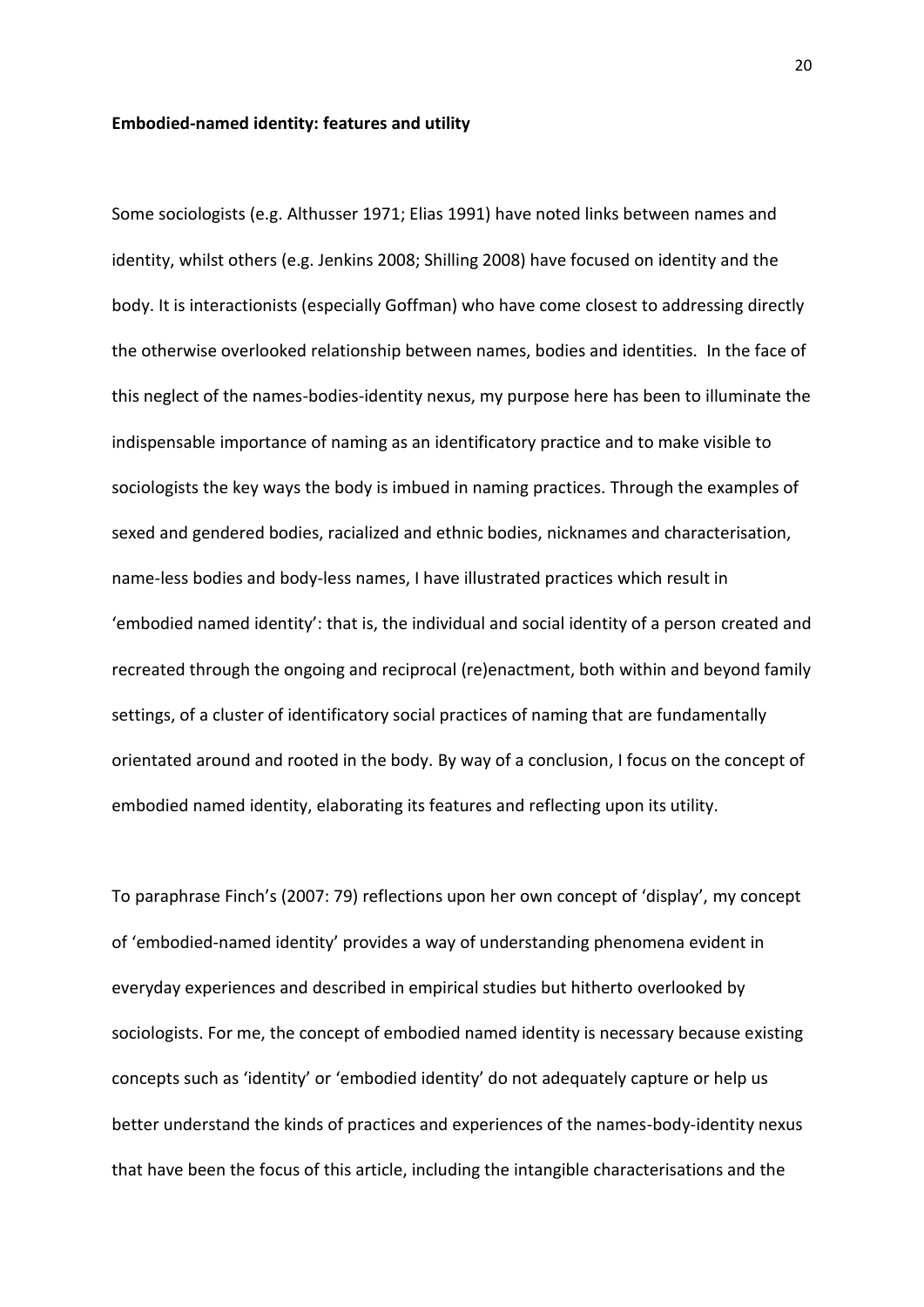corporeal fleshiness of names, and the social consequentiality of names in the contexts of power structures of gender and ethnicity. The concept of embodied named identity, I argue, enhances sociological analyses of the significance of names, and of the relationship between bodies and names in identificatory practices through which people define and recognise both themselves and others. It encapsulates Goffman's (1968) under-elaborated but tantalizing insight that the 'complexes of information' delineating individual and social identities are bound, invariably and inseparably, both to names and bodies. The complex meshing of connections made in and through interactive practices in relation to bodies and names are, I argue, important for individual and social identities, both formal and informal, and are key to ways in which 'the object-body is actively experienced, produced and/or sustained as a subject-body' (Waskul and Vannini, 2012: 3).

As illustrated through the various examples presented in this article, the concept of embodied named identity portrays bodies as the objects of ongoing and reciprocal social practices of naming, undertaken by embodied agents (for example, parents, friends, administrators, officials and potential employers) who, through 'speech acts', 'performative sentences' (Austin 1962) and cultural artefacts or identity documents, name, and are, in turn, named. Practices of embodied named identity draw upon culturally specific mutual knowledge and taken-for-granted understandings about names and bodies and take place in a range of institutional and organizational contexts, such as families, workplaces, border controls, Registry Offices, and criminal justice systems. As I have shown in this article, naming practices are processually-used tools of identification, categorisation and negation which contribute to the shaping of bodies in ways that produce and reproduce ideas about ethnic and racialized identities, sexed and gendered identities as well as more 'intangible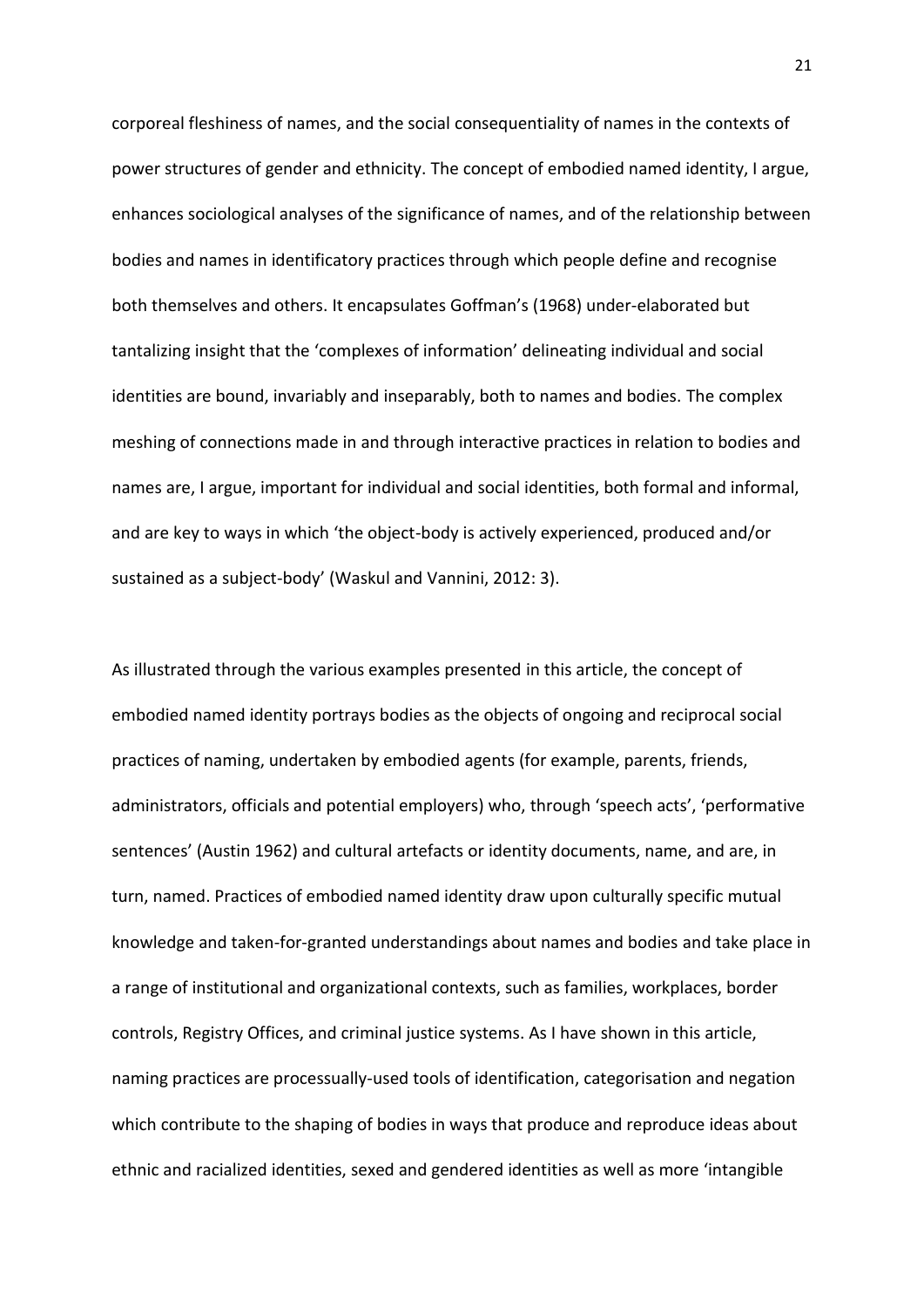affinities' (Mason, 2008), in relation to names, such as cohort-age, social class, character and personality traits. Practices of embodied named identity can be habitual and regularised (as in the case of the sex and gender specific naming of new-borns, for example), but they can also be purposeful, performative and contextually fluid (as in the case of transpeople or nicknames, for example). Choice, flexibility and creative invention in embodied named identity practices are evident in the use of pseudonyms, user-names and nicknames, in identity theft and identity fraud, as well as negotiations that might take place about whether or not a woman 'keeps' her birth surname at marriage, and which forenames and surnames children might be given (Almack 2005, Edwards and Caballero 2008). As discussed earlier, in the UK, women (at least heterosexual married ones) routinely change their surnames in line with traditions of patronymic naming, transgender people may change their names in order to 'pass', and ethnic minority individuals may change their names in order to better 'fit in' with the majority population, or to avoid prejudice and discrimination in employment. In reflection of their privileged social position, white men have the strongest, most consistent, embodied named identities over their life courses, and, conversely, are the least culturally enabled to make (official) changes to their names.

Alongside fluidity and choice, embodied named identities also have an element of fixity or non-electiveness to them. As discussed earlier, this is because our names come to us 'readymade', are chosen for our new-born selves by our parents, and subsequently become ever more 'sticky' to our embodied selves, through relational and situational use over historical time and through our social and cultural incorporation as individuals and citizens during our life course. Even if we do actively and purposively choose another (official, consistent) name for our bodily selves, it is likely that in official and/or administrative contexts (in the UK, at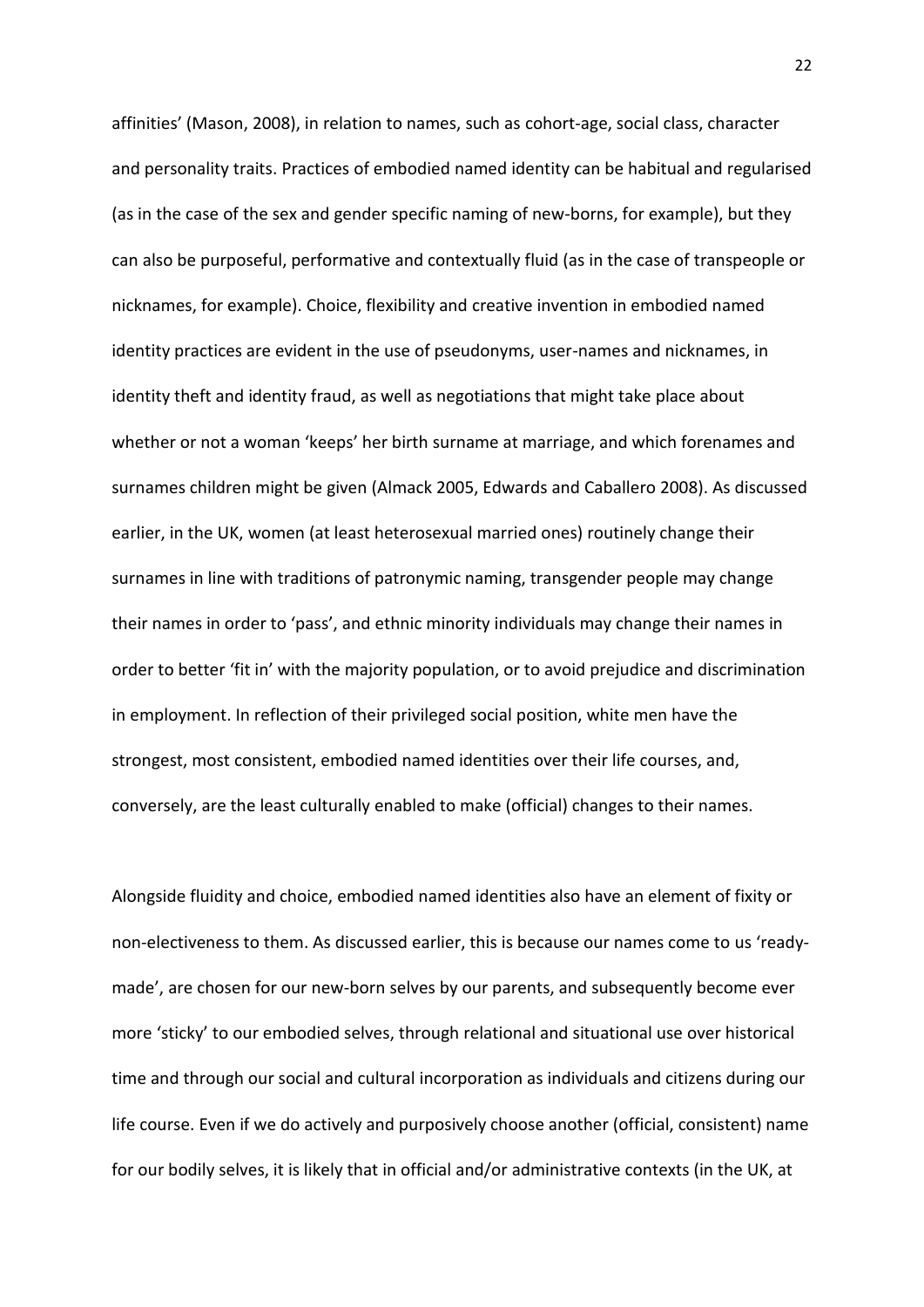least), we will be asked to confirm whether or not we have ever used or been known by other names. Therefore, other (discarded, birth) names will always be 'there' in relation to our embodied selves and so remain the initial, and always present, reference point for identificatory practices. Fixity is also relevant to experiences of contradictory embodiment or dissonance in relation to names and bodies. As illustrated by 'A Boy Named Sue', by the experiences of transpeople or of individuals with an ethnic or racialized embodied identity that does not 'match' their name or nationality (Ahmed, 2007; Wykes 2015), there are strong cultural assumptions that names help 'fix' embodied identities, and vice versa. The concept of embodied named identity represents a challenge, then, to arguments that have been made about the potentialities of reflexive and flexible identities under conditions of late modernity (for example, Beck, 1992; Beck and Beck-Gernshiem, 2001; Giddens, 1991). In important ways, as I have argued in this article, our identities remain *named embodied* ones, shaped by habits, crises and creativity (to borrow Shilling's 2008 framework). Our names are both constituted by and help to constitute our sexed and gendered selves, our racialized and ethnic identities and other identifications that make us both a unique individual and a culturally embedded and socially administered citizen. In the contemporary techno-digital world, with ubiquitous practices of authentication and verification of identity, the rise of biometrics and of genetic fingerprinting, and of identity as the 'new money' (Birch, 2014), our formal embodied, named identities may become ever more complexly meshed with, and densely compressed into, one another.

Undoubtedly, there is scope for the further development of it, but the concept of embodied named identity I have introduced, illustrated and preliminarily elaborated on here does add to sociological knowledge of what Shilling calls 'body-subjects in their social contexts' (2008: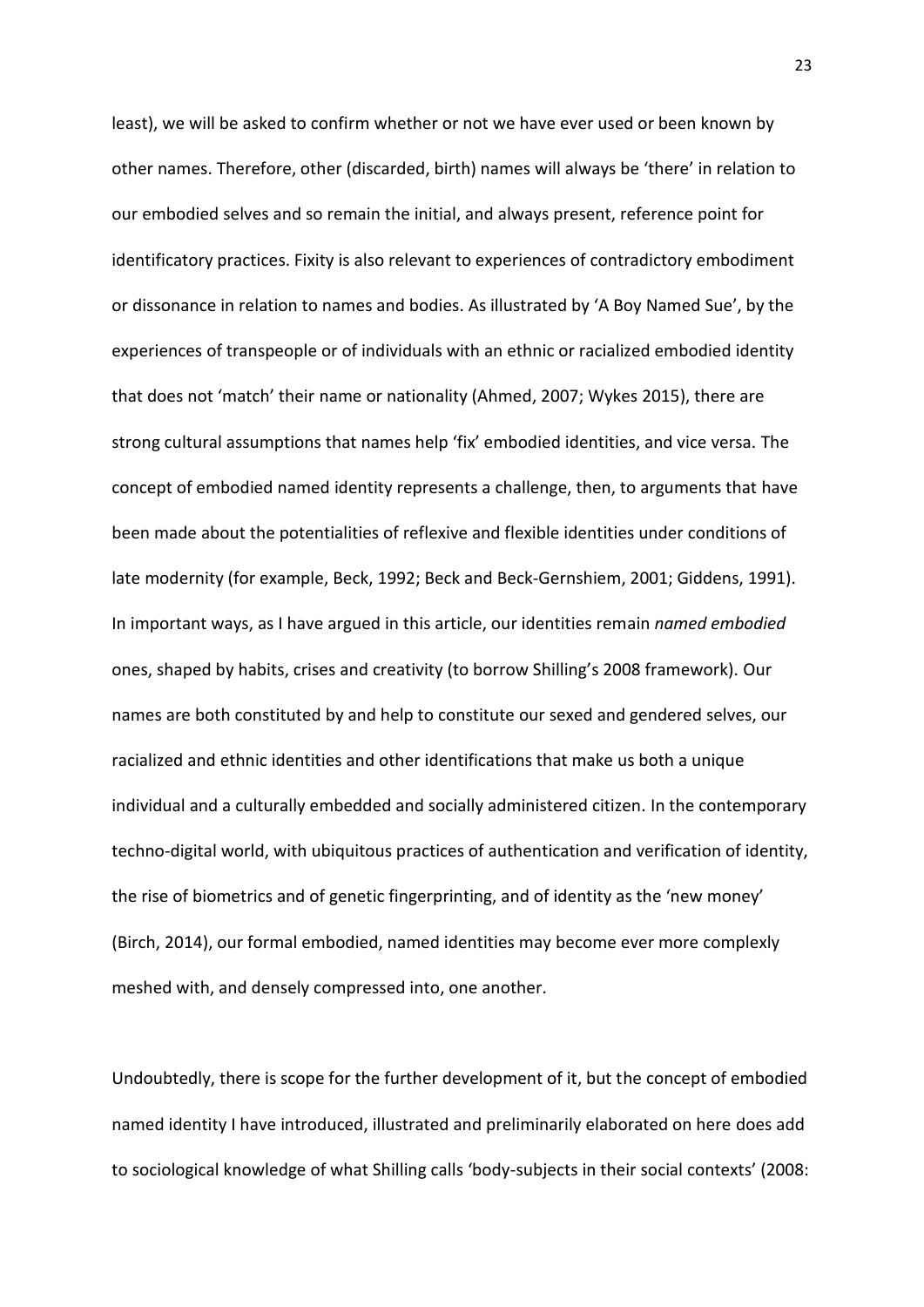5). It does so by making the body visible in practices of naming and by making visible the connections between naming and the embodiment of identity. To this extent, the concept has potential application beyond sociology, in fields of study such as criminology, genetics and genealogy, and even in relation to the management of identity theft and fraud, the use of biometrics and the practices of forensic science. Within sociology itself, the growing sociological interest in names is to be welcomed: naming practices, as quintessentially social processes, offer plentiful scope for developing a range of sociological understandings, not least of the balance between individuality and social connectedness, of practices of identification and of what Shilling (2008: 2) has called 'the social consequentiality' of corporeality and embodiment.

*Acknowledgements:* I would like to thank the anonymous reviewers of the earlier versions of this article for their constructive comments and suggestions. Colleagues at Leicester and elsewhere also aided the development of ideas and arguments I make in this article. It was written during a period of study leave granted by the University of Leicester.

## **References**

Ahmed S (2007) A Phenomenology of Whiteness. *Feminist Theory* 8 (2): 149-168. Almack K (2005) What's in a Name? The Significance of the Choice of Surnames Given to Children Born within Lesbian-Parent Families. *Sexualities* 8 (2): 239-254. Austin J (1962) *How to Do Things with Words.* Oxford: Oxford University Press. Beck U (1992) *The Risk Society*. London: Sage.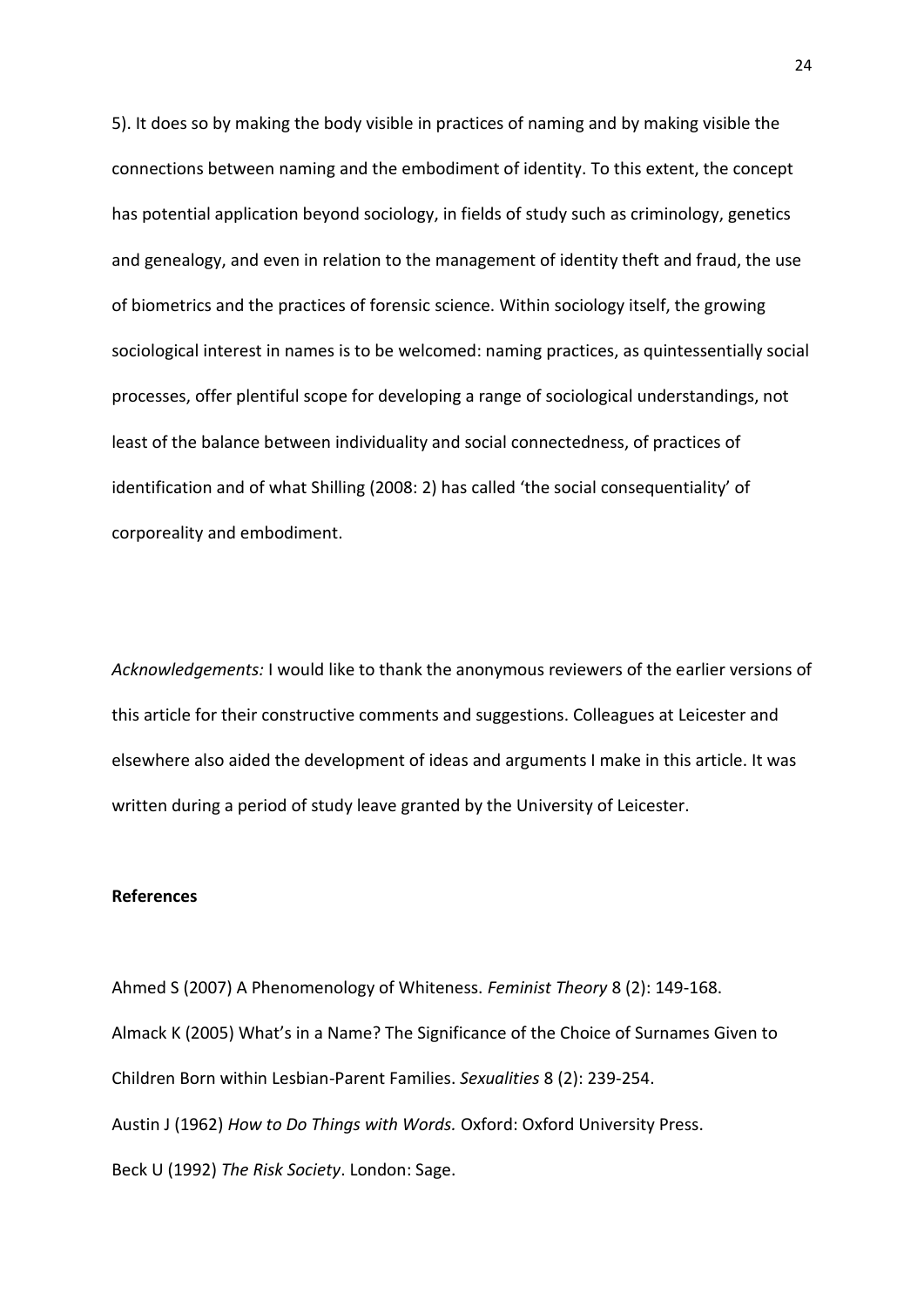Beck U, Beck-Gernsheim E (2001) *Individualization*. London: Sage.

Becker H (1973) *Outsiders*, Glencoe: The Free Press.

Birch D (2014) *Identity is the New Money*. London: London Publishing Partnership.

Boxer D, Gritsenko E (2005) Women and Last Names Across Cultures: Reconstituting Identity in Marriage. *Women and Language* 28 (2): 1-11.

Bursell M (2012) Name Change and Destigmatization among Middle Eastern Immigrants in Sweden. *Ethnic and Racial Studies* 35 (3): 471-487.

Connell R (1987) *Gender and Power*, Cambridge: Polity.

Connell R (2009) *Gender in World Perspective*, Cambridge: Polity.

Davies H (2011) Sharing Surnames: Children, Family and Kinship. *Sociology* 45 (4): 554-561.

Eddy M (2007) Putting Holocaust Victims Names to Numbers'. *USA Today*, 2nd October.

Available at: http://usatoday30.usatoday.com/news/world/2007-02-10-holocaust\_x.htm

Edwards R, Caballero C (2008) What's in a Name? An exploration of the significance of

personal naming of mixed children for parents from different racial, ethnic and faith

backgrounds. *Sociological Review* 56 (1): 39-60.

Elias N (1991) *The Society of Individuals*. Oxford: Blackwell.

Figlio D (2005) *Names, Expectations and the Black-White Test Score Gap*. NBER Working Paper No. W11195, National Bureau of Economic Research: Cambridge MA.

Finch J (2007) Displaying Families. *Sociology* 41 (1): 65-81.

Finch J (2008) Naming Names: Kinship, Individuality and Personal Names. *Sociology* 42 (4): 709-725.

Fryer R, Levitt S (2003) *The Causes and Consequences of Distinctively Black Names*. NBER Working Paper 9938, National Bureau of Economic Research: Cambridge MA.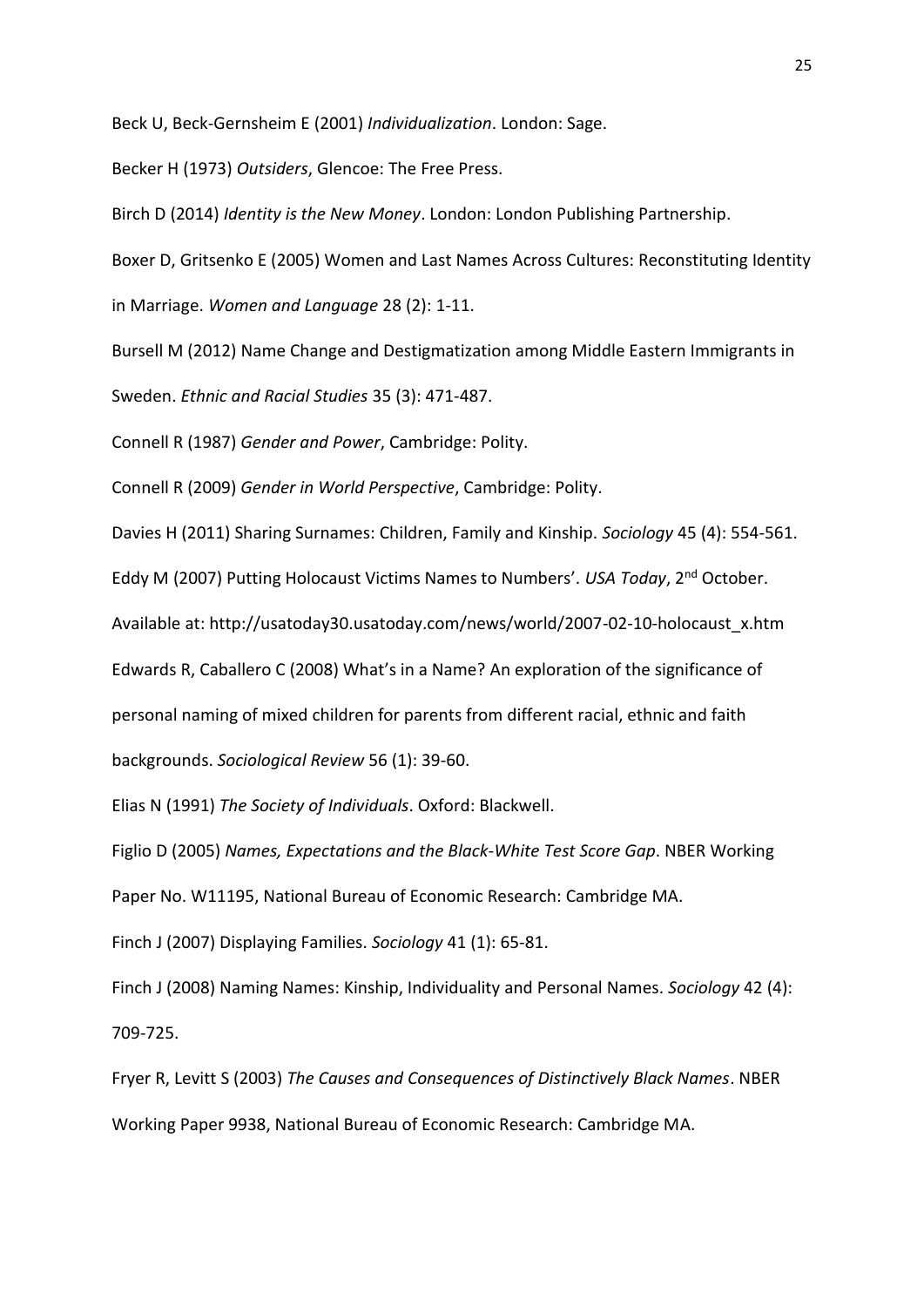Gabbatt A (2013) I am Chelsea Manning, says jailed soldier formerly known as Bradley. *The Guardian*, August 22nd.

Garfinkel H (1967) *Studies in Ethnomethodology*. Englewood Cliffs*,* NJ*:* Prentice*-*Hall.

Giddens A (1991) *Modernity and Self-Identity*. Cambridge: Polity.

Goffman E (1968) *Stigma*. Harmondsworth: Penguin.

Goffman E (1976) Gender Advertisements. *Studies in the Anthropology of Visual* 

*Communication* 3: 69-l54.

Harris S. (2008) No one understood why I took my wife's surname. *The Independent.* April 4th

Hockey J, James A (1993) *Growing Up and Growing Old.* London: Sage.

Howson A (2004) *The Body in Society*, Cambridge: Polity.

Intons-Peterson M J, Crawford J (1985) The meanings of marital surnames. *Sex Roles* 12 (11/12): 1163-71.

Jenkins R (2008) *Social Identity*, London: Routledge, 3rd ed.

Kessler S, and McKenna W (1978) *Gender: An Ethnomethodological Approach.* New York: John Wiley & Sons.

Khosravi S (2012) White Masks/Muslim Names: Immigrants and Name Changing in Sweden.

*Race and Class* 53 (3): 65-80.

Lawler S (2008) *Identity: Sociological Perspectives*. Cambridge: Polity.

Lieberson S, Dumais S and Baumann S (2000) The Instability of Androgynous Names.

*American Journal of Sociology* 105 (5): 1249-1287.

Legal Deed Poll Service (2010) The Name Change Game. Available at

[http://wwwthelegaldeedpollserviceorguk/](http://www.thelegaldeedpollservice.org.uk/)

Marshall B (1994) *Engendering Modernity*. Cambridge: Polity.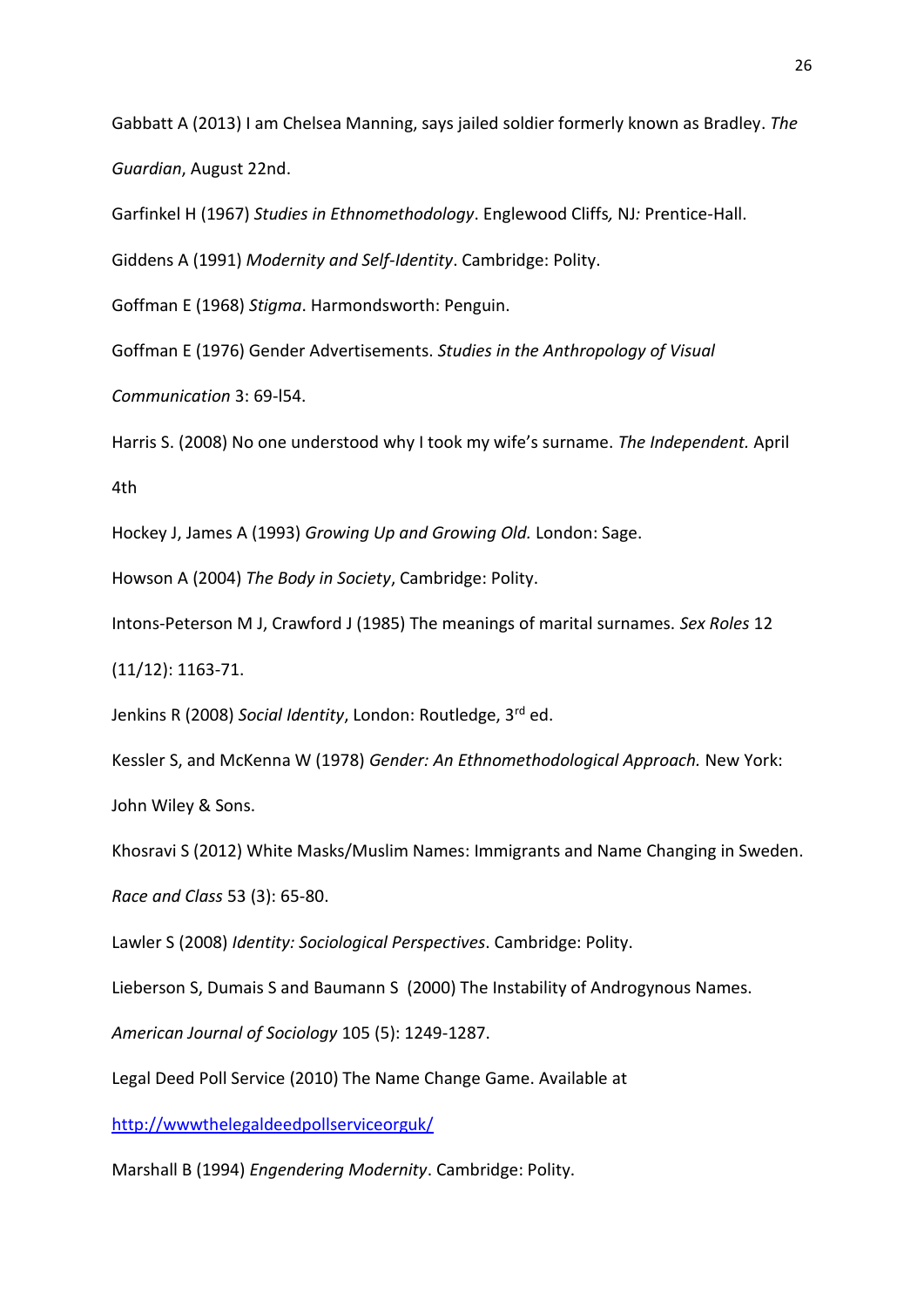Mason J (2008) Tangible affinities and the real life fascination of kinship. *Sociology* 42 (1): 29–45.

McCrum R. (2013) 'Clive James – a life in writing', *The Guardian*, 6<sup>th</sup> July.

Murray C Sixsmith, J (1999) The Corporeal Body in Virtual Reality. *Ethos*, 27 (3): 315-343.

Nugent C (2010) Children's Surnames, Moral Dilemmas: Accounting for the Predominance of

Fathers Surnames Amongst Children. *Gender & Society*, 24 (4): 499-525.

Osman J (2014) I am a British Citizen - Not a Second Class Citizen. *The Guardian* 26 May.

Pateman C (1988) *The Sexual Contract*. Cambridge: Polity.

Rubinstein Y, Brenner D (2014) Pride and Prejudice: Using Ethnic-Sounding Names and Inter-Ethnic Marriages to Identify Labour Market Discrimination. *Review of Economic Studies* 81 (1): 389-425.

Schultze, U (2014) Performing Embodied Identity in Virtual Worlds. *European Journal of Information Systems*, 23 (1): 84-95.

Shilling C (2012) *The Body and Social Theory*, London: Sage, 3rd ed.

Shilling C (2008) *Changing Bodies. Habit, Crisis and Creativity*, London: Sage.

Scheuble L, Johnson D (1993) Marital Name Change: Plans and Attitudes of College

Students. *Journal of Marriage and Family* 55 (3): 747-754.

Scott J, Tehranian J and Mathias J (2002) The Production of Legal Identities Proper to States.

*Comparative Studies in Society and History* 44 (1): 4-44.

The Guardian (2011) *The boom in silly name changes*. October 17th .

Thwaites R (2013) The Making of Selfhood: naming decisions on marriage. *Families,* 

*Relationships and Societies* 2 *(*3): 425-439.

University of Leicester (2014) The Discovery of King Richard III. Available at

www.le.ac.uk/richardiii/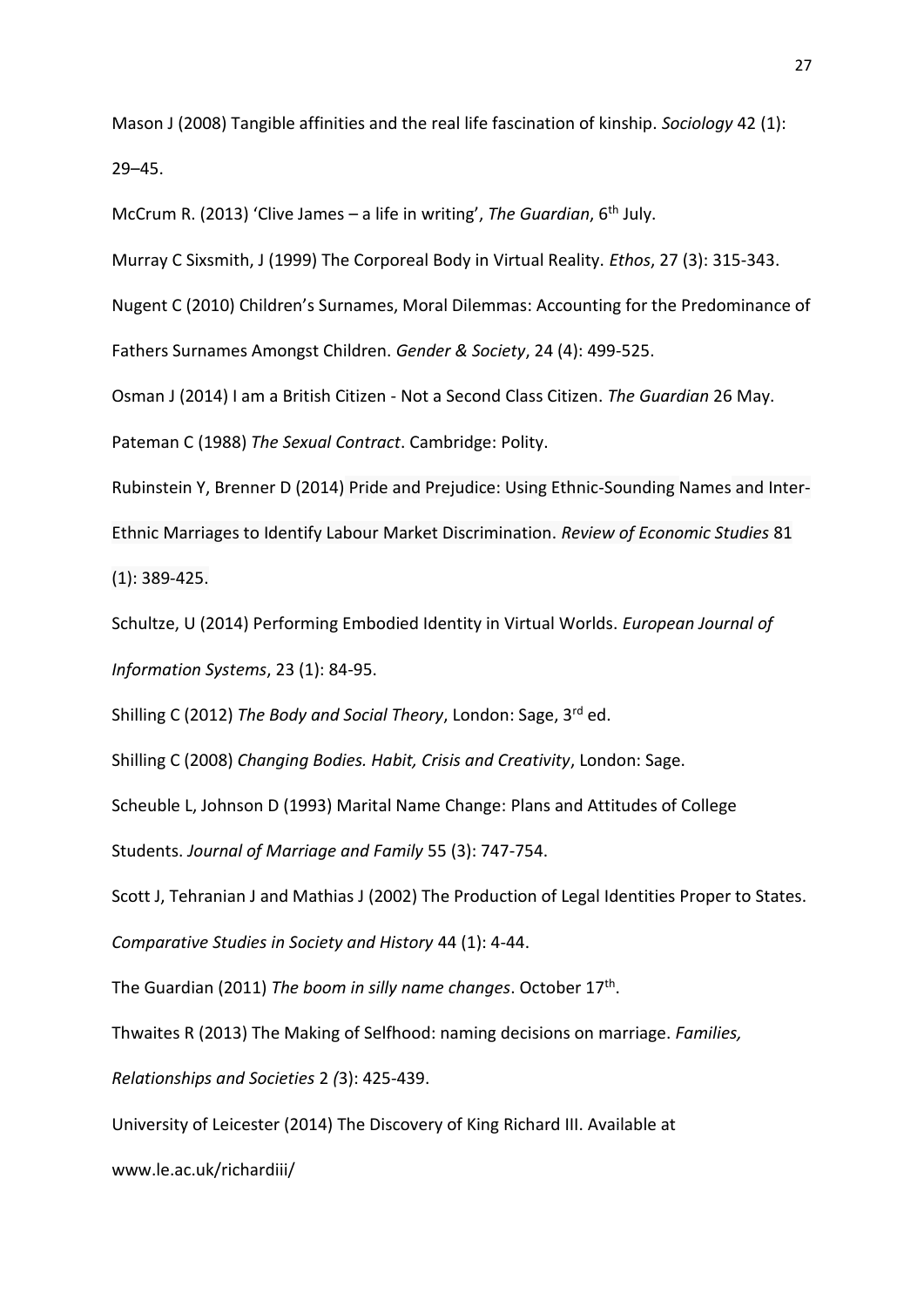Valetas M (2001) The Surnames of Married Women in the European Union. *Population and Sociétés* No.367, April: 1-4.

Waskul D, Vannini P (2012) Introduction: the Body in Symbolic Interaction'. In: Vannini P, Waskul D (eds) *Body/Embodiment: Symbolic Interaction and the Sociology of the Body,* pp.1- 18. Aldershot: Ashgate.

West C, and Zimmerman D (1987) Doing Gender. *Gender & Society* 1 (2): 125-151 Widner D, Chicoine S (2011) Its All in the Name: Employment Discrimination Against Arab Americans. *Sociological Forum* 26 (4): 806-803.

Wilson R (2009) A Name of One's Own: Identity, Choice and Performance in Marital Relationships. Unpublished doctoral thesis, Gender Institute of the London School of Economics and Political Science, London.

Wood M Hales J Purdon S Sejersen T and Hayllar O (2009) A Test for Racial Discrimination in Recruitment Practice in British Cities. Department for Work and Pensions, Research Report No 607, London: Her Majesty's Stationery Office.

Wykes E (2015) Invisible Names and Visible Privileges: the Racialisation of Names. *Discover Society*. Available at http://www.discoversociety.org/2015/03/01/invisible-names

*Author biography*: Jane Pilcher is Senior Lecturer in Sociology at the University of Leicester, UK. Her publications include *Age and Generation in Modern Britain* (Oxford University Press), *Fifty Key Concepts in Gender Studies* (with Imelda Whelehan, Sage) and, most recently, *Thatcher's Grandchildren? Politics and Childhood in the Twenty-First Century* (coeditor with Stephen Wagg, Palgrave). Jane has also published a series of journal articles on gendered childhoods, focusing on health and sex education and on girls' consumption of